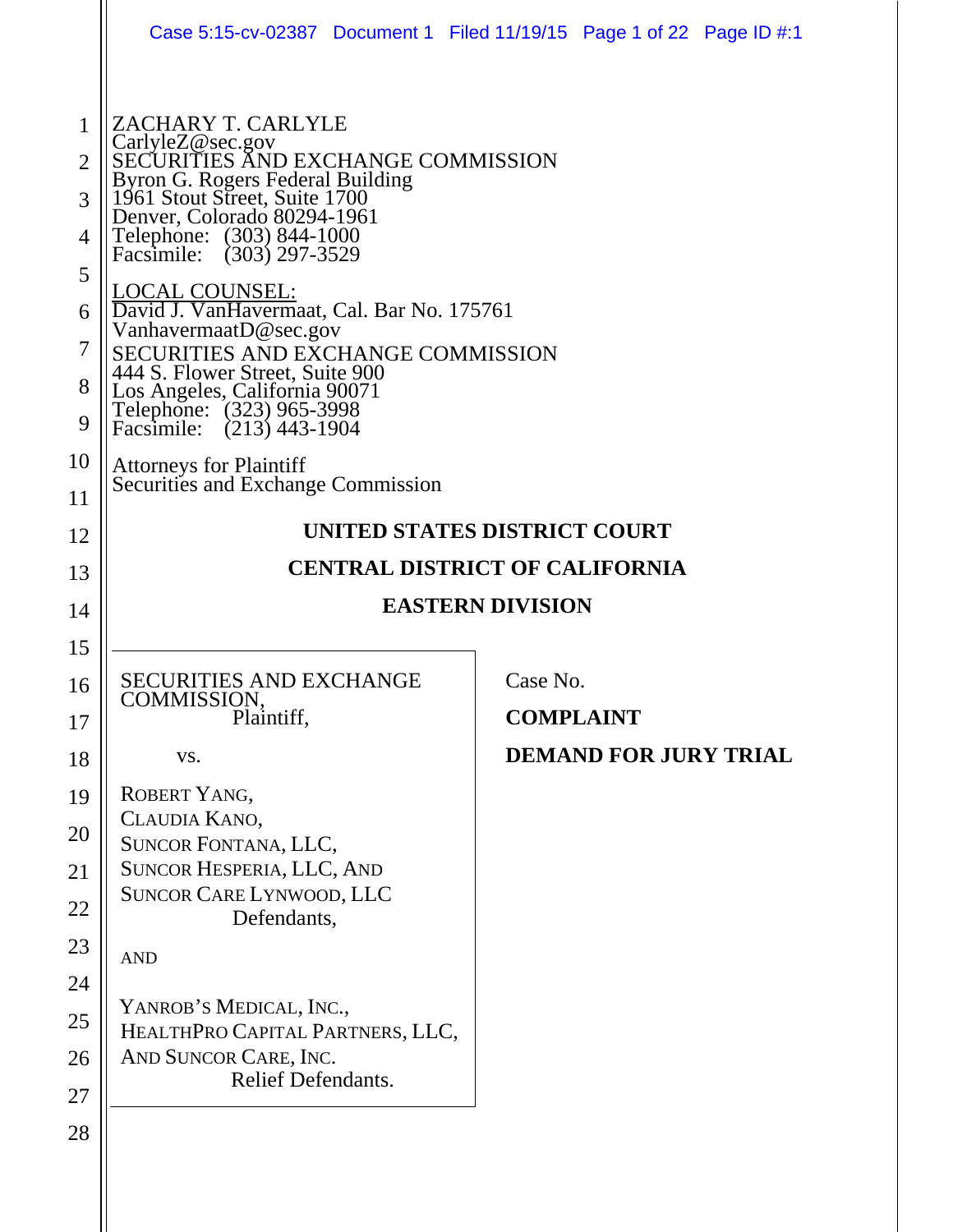Plaintiff Securities and Exchange Commission (the "Commission") for its complaint alleges as follows:

1

2

3

4

5

6

7

8

9

10

11

12

13

14

15

16

17

18

19

20

21

22

23

24

25

26

#### **JURISDICTION AND VENUE**

1. The Commission brings this action pursuant to the authority conferred upon it by Sections 20(b) and (d) of the Securities Act [15 U.S.C. §§ 77t(b) and 77t(d)] and Sections 21(d) and (e) of the Exchange Act [15 U.S.C. §§ 78u(d) and 78u(e)]. Defendants, directly or indirectly, made use of the means or instruments of transportation or communication in interstate commerce, the means and instrumentalities of interstate commerce, or of the mails, in connection with the acts, practices, and courses of business set forth in this Complaint.

2. This Court has jurisdiction over this action pursuant to Section 22(a) of the Securities Act [15 U.S.C. § 77v(a)], Section 27 of the Exchange Act [15 U.S.C. § 78aa], and 28 U.S.C. § 1331. Venue lies in this Court pursuant to Section 22(a) of the Securities Act [15 U.S.C.  $\S 77v(a)$ ] and Section 27 of the Exchange Act [15] U.S.C. § 78aa]. Defendants reside in this judicial district, all of the Suncor entity Defendants and Relief Defendants are California entities, and certain of the acts, practices, transactions, and courses of business alleged in this Complaint occurred within the Central District of California.

#### **SUMMARY**

3. This case involves fraudulent misrepresentations and a fraudulent scheme in connection with raising money from Chinese investors seeking to obtain United States visas through the EB-5 program. The EB-5 program is a federal program that enables foreigners to obtain a U.S. visa by making investments in the U.S. Specifically, the EB-5 program requires foreigners seeking a visa under the program to make an investment of at least \$1 million (or at least \$500,000 in an area designated as rural or high unemployment), and create or preserve at least ten jobs for U.S. workers.

# 28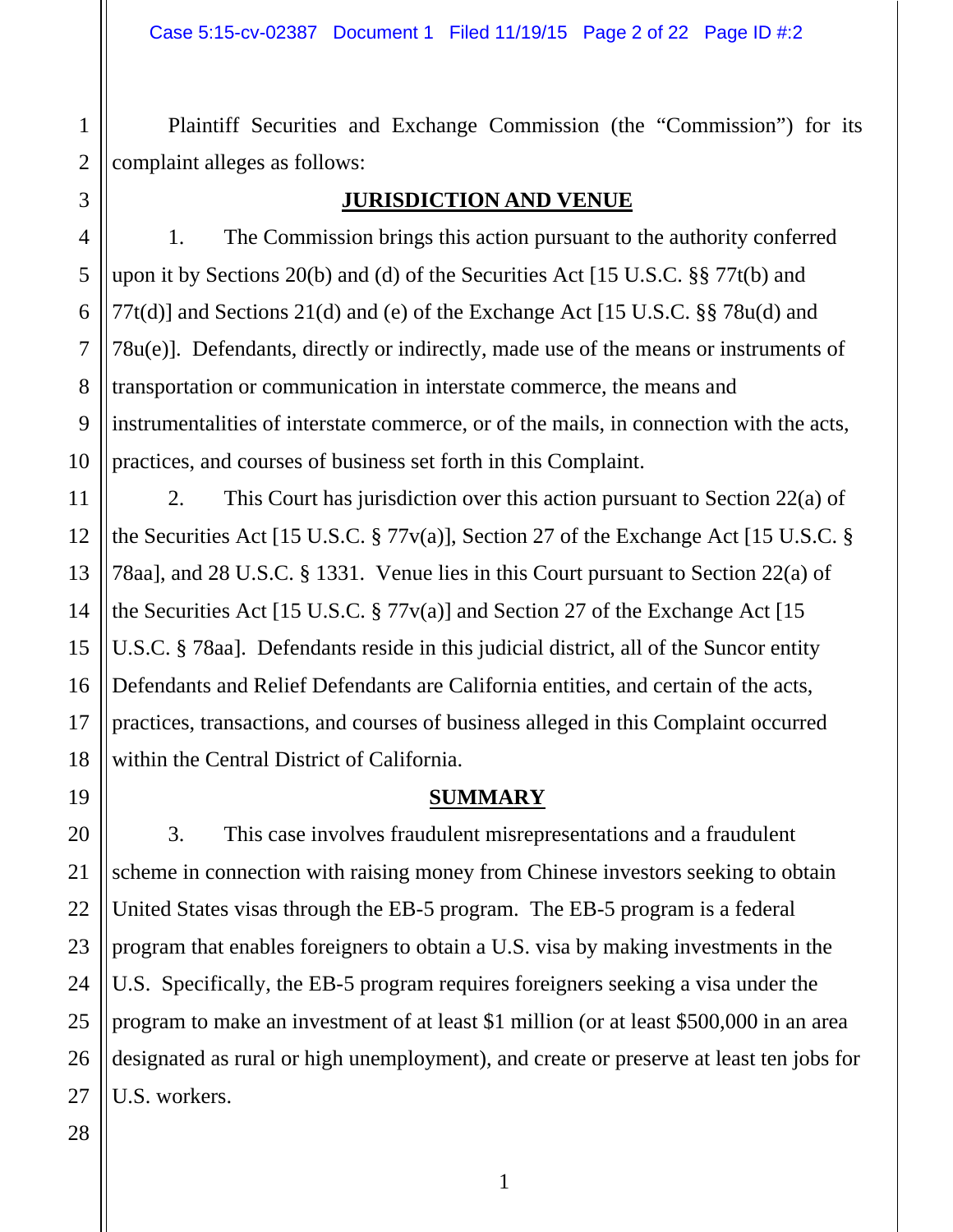4. From September 2012 through at least early 2014, Robert Yang and Claudia Kano, through their affiliated entities (Suncor Fontana, LLC, Suncor Hesperia, LLC, and Suncor Care Lynwood, LLC, collectively the "Suncor entities"), raised \$20 million from 40 investors located in China who sought to participate in the EB-5 program. Yang and Kano raised the funds through three fraudulent securities offerings, one in the name of each of the Suncor entities, ostensibly for the development of three medical facilities located in Fontana, Hesperia, and Lynwood, California.

5. In each of the offerings, Yang, Kano, Suncor Fontana, LLC, Suncor Hesperia, LLC, and Suncor Care Lynwood, LLC (collectively the "Defendants") made repeated statements in the offering documents indicating that investor funds would "**only**" be used to develop the specific medical facility project in which they invested.

6. These statements were false. Yang and Kano engaged in a scheme to misappropriate, divert, and misuse at least \$10 million of investor funds. Yang and Kano repeatedly siphoned off investor funds for Yang's personal benefit, to pay an undisclosed 18% fee to a finder, and to pay for expenses of other projects in which the investors have no interest. There is an ongoing risk that Defendants will further misappropriate or dissipate investor funds or dissipate assets purchased using investor funds.

7. Yang and Kano also misrepresented to investors that their securities offerings were "structured to maximize" the prospects that their investments would qualify for the EB-5 program. In fact, their misappropriation and misuse of investor funds rendered the investments ineligible for the EB-5 program, which requires that applicants demonstrate that all of their funds are made available to the business most closely responsible for creating the jobs underlying their EB-5 applications. The Defendants' false and misleading offering documents, which state that all investor funds will be used for the specific projects, were submitted to the United States

1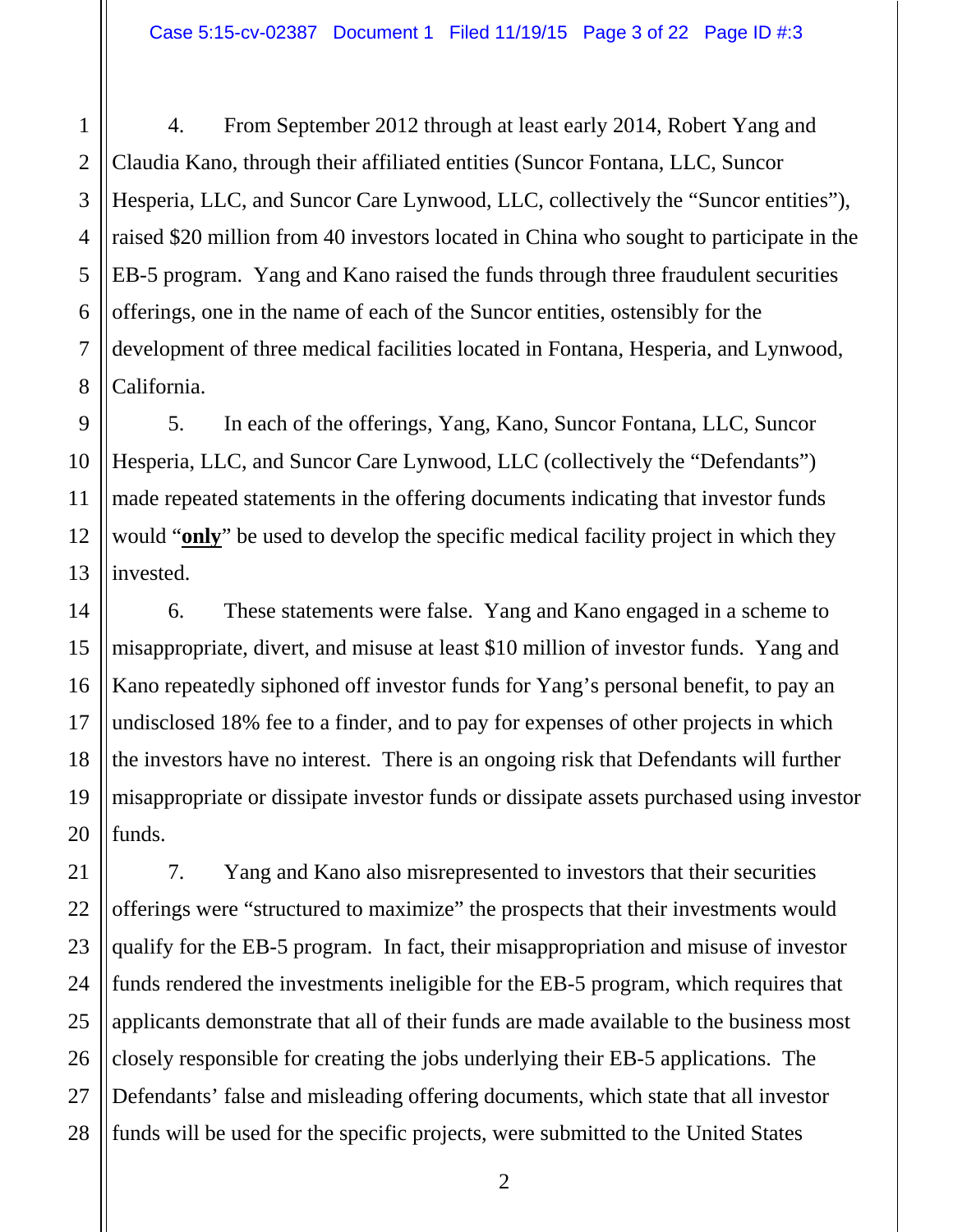Citizenship and Immigration Service ("USCIS"), the agency responsible for administering the EB-5 program, in support of the Suncor investor EB-5 applications.

2 3

4

5

6

7

8

9

11

21

22

25

1

8. The Suncor projects are years behind schedule. For the Suncor Fontana and Hesperia projects, which were marketed beginning in September 2012, the offering documents represented that construction was "well under way" with projected completion dates of September 2012 and September 2013, respectively. The Suncor Lynwood project, which was marketed beginning in July 2013, projected a completion date of February 2014. As of today, none of the projects is operational and they may never be completed.

10 12 13 14 15 16 17 18 19 20 9. As a result of the conduct described in the Complaint, Defendants have violated Section 17(a) of the Securities Act of 1933 ("Securities Act") [15 U.S.C. § 77q(a)] and Section 10(b) of the Securities Exchange Act of 1934 ("Exchange Act" ) [15 U.S.C. § 78j(b)] and Rule 10b-5 [17 C.F.R. § 240.10b-5] thereunder, and unless restrained and enjoined will engage in future violations of these provisions. In the alternative, Yang and Kano aided and abetted the Securities Act Section 17(a) and Exchange Act Section 10(b) and Rule 10b-5 violations of the Defendant Suncor entities, or are liable as control persons under Section 20(a) of the Exchange Act [15 U.S.C. § 78t(a)], for the Exchange Act Section 10(b) and Rule 10b-5 violations of the Defendant Suncor entities and, unless restrained and enjoined, will engage in future violations of the federal securities laws

23 24 10. The Commission seeks an order restraining and enjoining Defendants from violating the federal securities laws and regulations, requiring Defendants to perform an accounting, disgorge ill-gotten gains plus prejudgment interest, pay civil penalties, and granting such other relief as is necessary and appropriate.

**DEFENDANTS** 

26 27 28 11. **Robert Yang**, age 45 of Redlands, California, is the Owner/President of the Defendant Suncor entities and relief defendants Suncor Fontana, LLC, Suncor Hesperia, LLC, Suncor Care Lynwood, LLC, Yanrob's Medical, Inc., HealthPro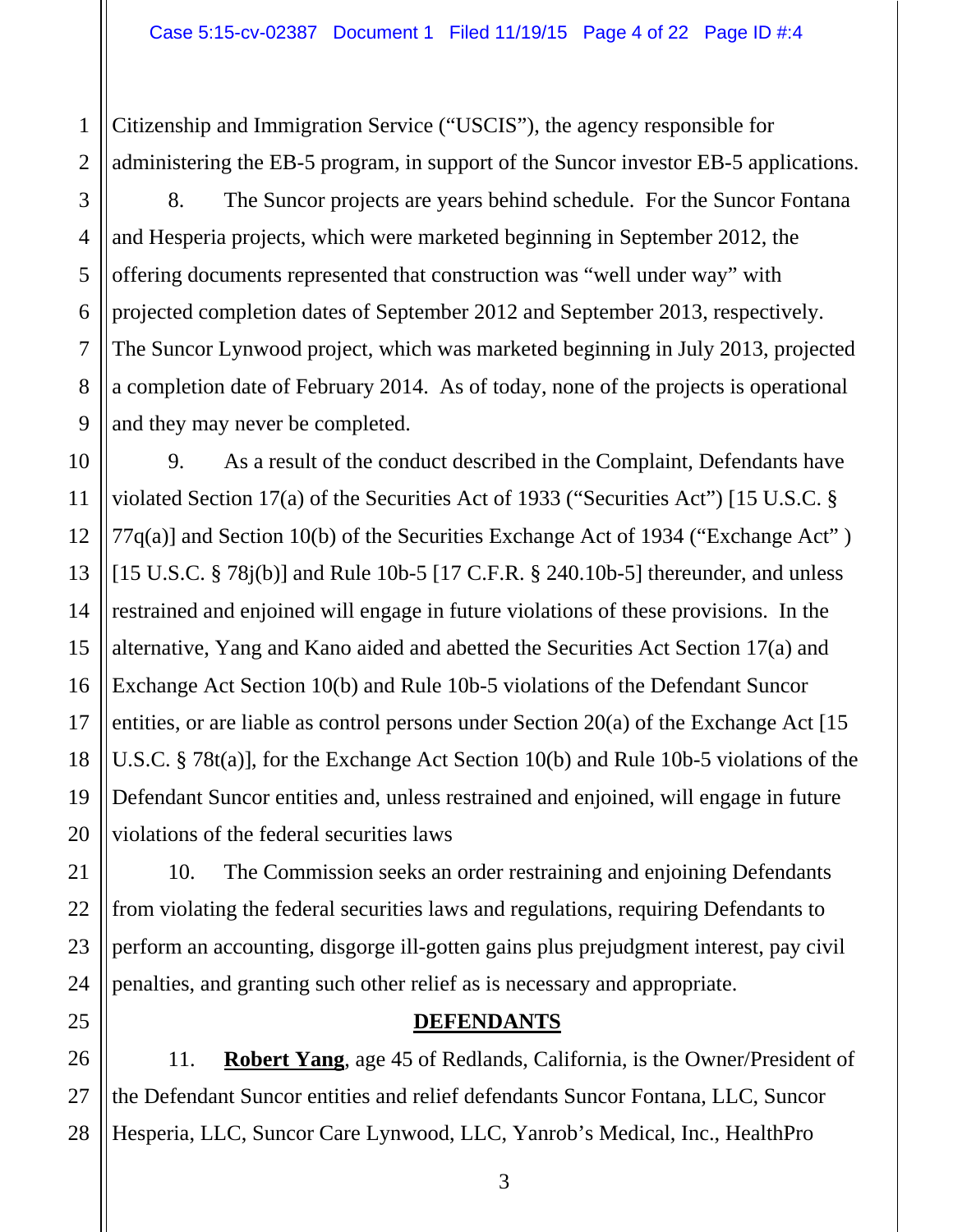1 Capital Partners, LLC, and Suncor Care, Inc. Yang is licensed to practice medicine in California and owns his own medical practice specializing in geriatric care.

12. **Claudia Kano**, age 45 of Pomona, California acts as the Senior Vice President and/or Manager of the Defendant Suncor entities and relief defendants Suncor Fontana, LLC, Suncor Hesperia, LLC, Suncor Care Lynwood, LLC and is responsible for their day-to-day operations. Kano also serves as the administrative manager of Yang's medical practice.

13. **Suncor Fontana, LLC** ("Suncor Fontana") is a California limited liability company formed in 2012, with its principal place of business in San Bernardino, California, to develop a sub-acute nursing care facility in Fontana, California. Suncor Fontana is the issuer of securities in the form of limited liability company membership interests purchased by investors seeking to qualify for the EB-5 program. At all relevant times, Yang and Kano have exercised control over the management, general operations, and policies of Suncor Fontana, as well as the activities upon which Suncor Fontana's violations of the federal securities laws are based.

14. **Suncor Hesperia, LLC** ("Suncor Hesperia") is a California limited liability company formed in 2012 with its principal place of business in San Bernardino, California, to develop a sub-acute nursing care facility in Hesperia, California. Suncor Hesperia is the issuer of securities in the form of limited liability company membership interests purchased by investors seeking to qualify for the EB-5 program. At all relevant times, Yang and Kano have exercised control over the management, general operations, and policies of Suncor Hesperia, as well as the activities upon which Suncor Hesperia's violations of the federal securities laws are based.

15. **Suncor Care Lynwood, LLC (aka Suncor Lynwood, LLC)** ("Suncor Lynwood") is a California limited liability company formed in 2013 with its principal place of business in San Bernardino, California, to develop a sub-acute nursing care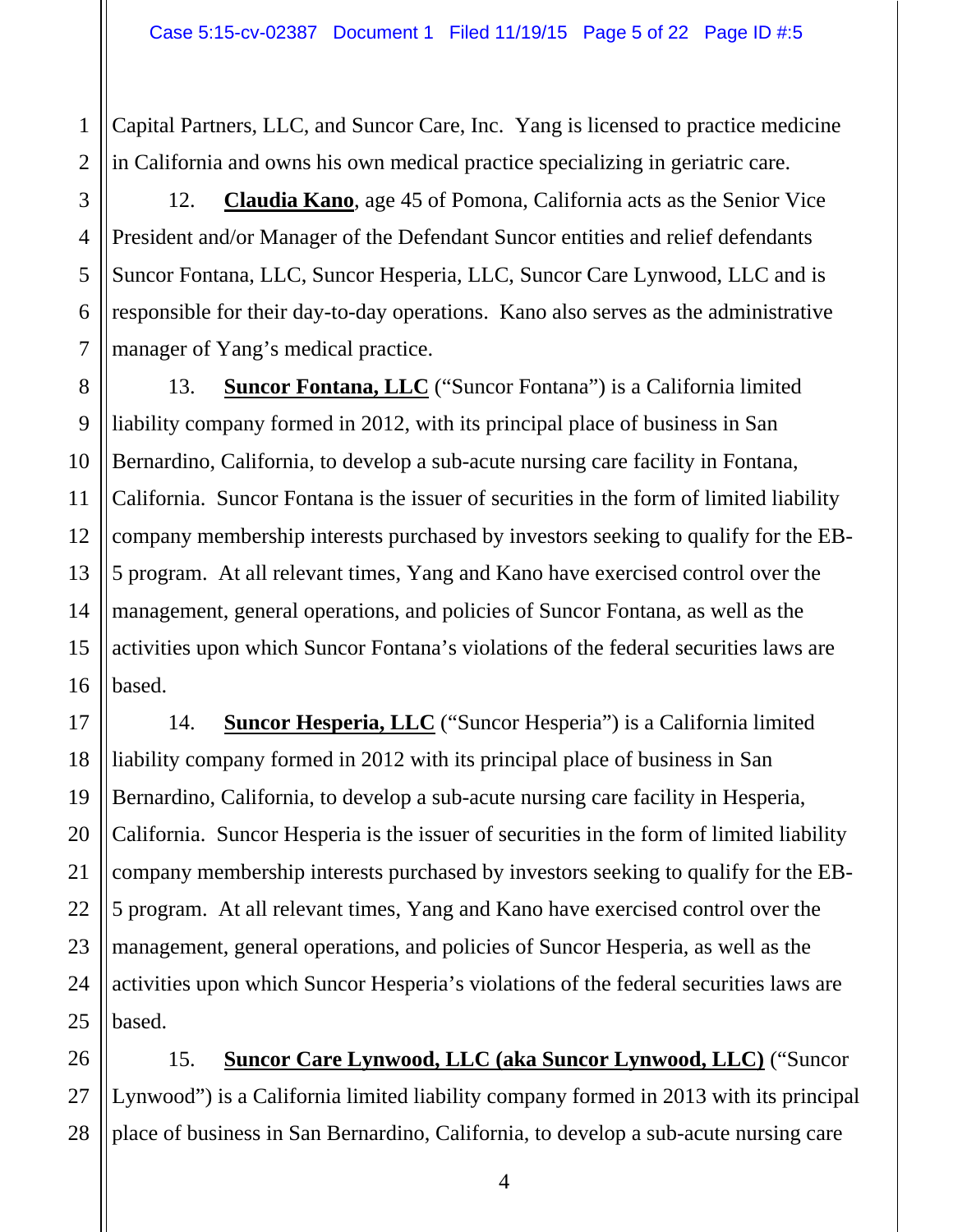1 2 3 4 5 6 facility in Lynwood, California. Suncor Lynwood is the issuer of securities in the form of limited liability company membership interests purchased by investors seeking to qualify for the EB-5 program. At all relevant times, Yang and Kano have exercised control over the management, general operations, and policies of Suncor Lynwood, as well as the activities upon which Suncor Lynwood's violations of the federal securities laws are based.

## **RELIEF DEFENDANTS**

16. **Yanrob's Medical, Inc.** is a California corporation formed in 2002. Yang runs his personal medical practice through Yanrob. Suncor Hesperia and Suncor Lynwood investor funds were transferred to bank accounts in the name of Yanrob and used for a variety of purposes, including to pay Yang's personal expenses and to make payments related to the purchase and renovation of an office building used for Yang's medical practice. At all relevant times, Yang and Kano have exercised control over the management, general operations, and policies of Yanrob.

15 16 19 20 22 17. **HealthPro Capital Partners, LLC** is a California limited liability company formed in 2009 with its principal place of business in San Bernardino, California. HealthPro is the obligor on a construction loan taken out by Yang in February 2012 to develop the Suncor Fontana project. Bank accounts in the name of HealthPro received at least \$128,000 of Suncor Lynwood investor funds that were used to make payments on the Suncor Fontana construction loan. At all relevant times, Yang and Kano have exercised control over the management, general operations, and policies of HealthPro.

23 24 25 26 27 18. **Suncor Care, Inc.** is a California corporation formed in 2008 with its principal place of business in San Bernardino, California. Suncor Lynwood investor funds were used to purchase real property located near Redlands, California that is held in Suncor Care's name. That property is not related to the Suncor Fontana, Suncor Hesperia, or Suncor Lynwood projects. At all relevant times, Yang and Kano

# 28

7

8

9

10

11

12

13

14

17

18

21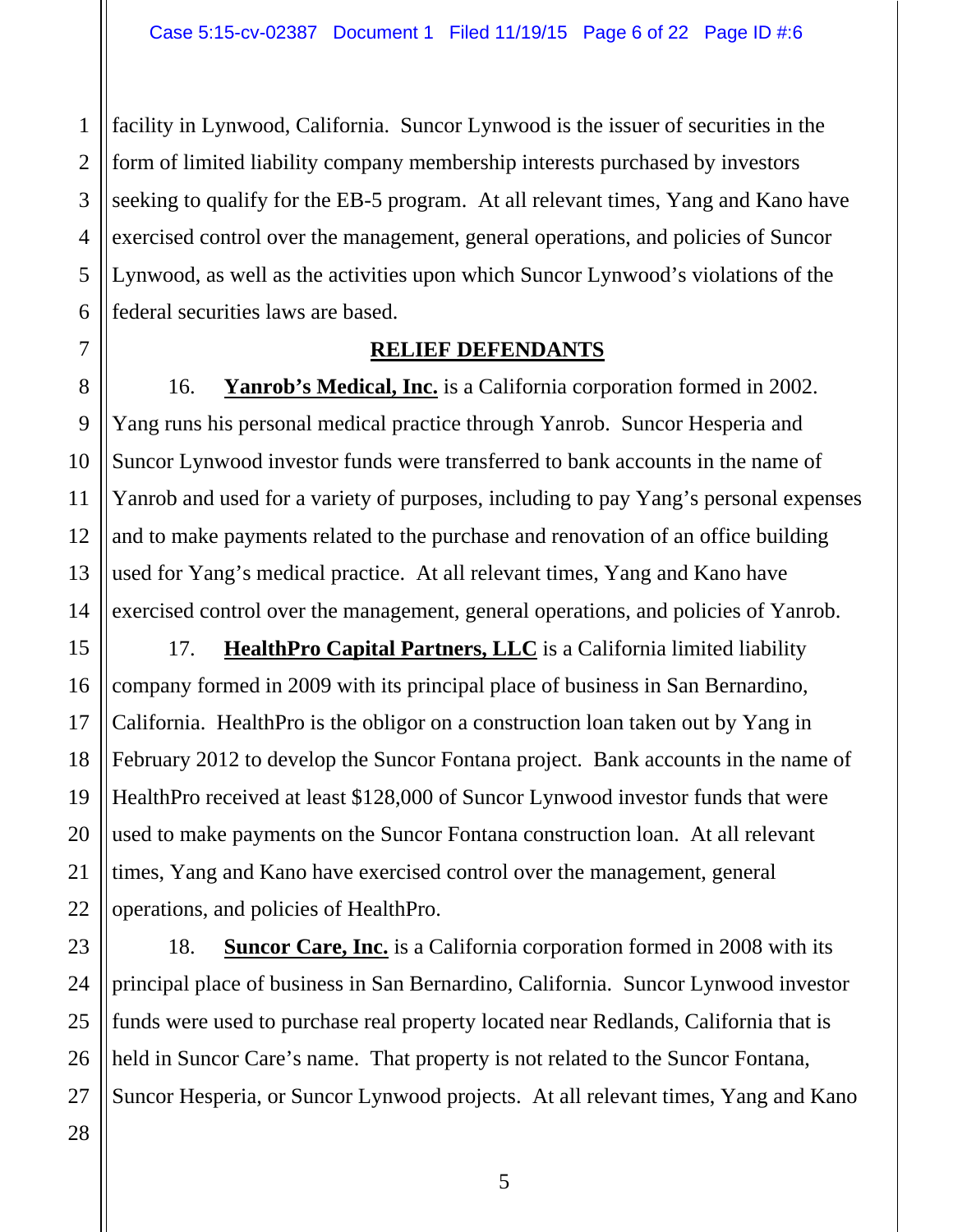1 2 have exercised control over the management, general operations, and policies of Suncor Care.

# 3

4

5

6

7

8

9

10

11

12

13

14

15

16

17

18

19

20

21

22

23

24

#### **BACKGROUND OF SUNCOR**

19. In 2008, using money from his medical practice, Yang purchased land in Fontana, California for the purpose of building a sub-acute nursing facility, which would specialize in providing care for chronically ill patients. Yang aimed to profit from owning and operating the facility and planned to shift his focus from patient care to nursing facility management.

20. After securing an initial construction loan, Yang and Kano purportedly sought additional capital to operate the facility. In or around May 2012, Yang and Kano contacted a firm that offered to help them raise money for the Fontana project from Chinese investors interested in immigrating to the United States through the EB-5 program (the "Finder"). The Finder told Yang and Kano that it could potentially raise money from EB-5 investors for the development of other sub-acute care nursing facilities in addition to the one planned for Fontana.

21. On September 12, 2012, on behalf of Suncor Fontana, Yang (as President) and Kano (as Senior Vice President), signed a "Letter of Intent for EB-5 Services" with the Finder. Under this letter of intent, the Finder agreed to raise up to \$3.5 million from 7 investors. In exchange for the Finder's services, Suncor Fontana agreed to pay "a fee of \$90,000 for each Investor (18% of each \$500,000)."

22. On September 17, 2012, Yang and Kano again signed a letter of intent for the Finder to raise another \$10 million for the development of a sub-acute care nursing facility to be located in Hesperia, California. Yang and Kano again agreed to pay the Finder 18% of each \$500,000 investment.

25 26 27 28 23. On January 28, 2013, Yang and Kano signed a letter of intent, as amended on July 5, 2013, for the Finder to raise \$6 million for development of a subacute care nursing facility located in Lynwood, California. As before, Yang and Kano agreed to pay the Finder 18% of each \$500,000 investment.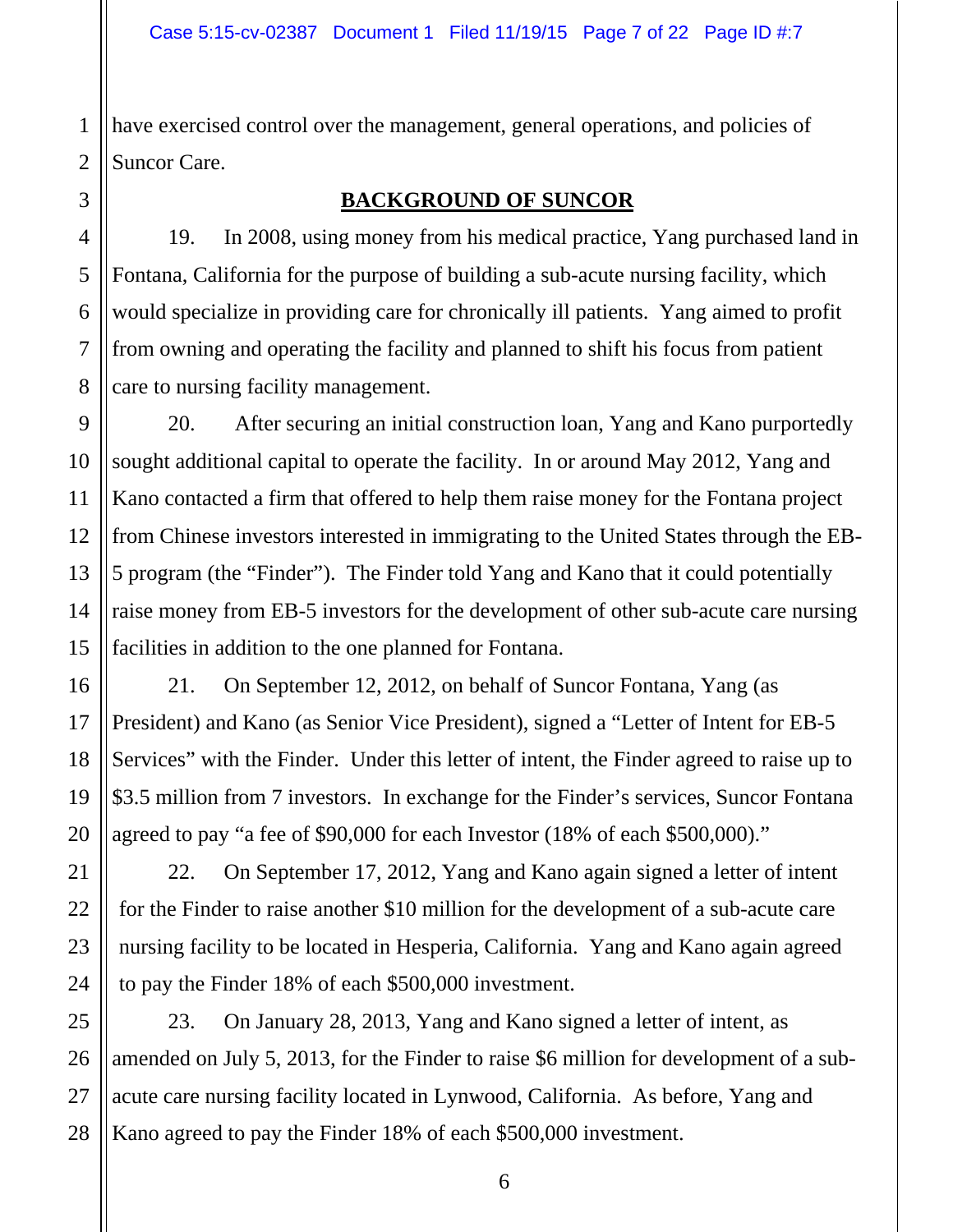# 1 2 3 4 5 6 7 8 9 10 11 12 13 14 15 16 17 18 19 20 21 22 23 24 25 26 27

## **THE OFFERINGS**

24. With the assistance of the Finder, from approximately November 2012 to April 2014, Yang and Kano raised approximately \$20 million from EB-5 program applicants located in China. The Defendants raised funds in three separate offerings by entities created specifically for each of the Suncor projects as follows:

 From November to December 2012, Suncor Fontana raised \$4.5 million from 9 investors;

 From December 2012 to March 2014, Suncor Hesperia raised \$9.5 million from 19 investors; and

 From September 2013 to April 2014, Suncor Lynwood raised \$6 million from 12 investors.

25. The investment structure and the potential benefits to investors were presented in similar fashion for each project, and each offering had a similar set of offering materials that contained an offering memorandum accompanied by several exhibits, including an operating agreement for the issuing entity, a subscription agreement, and an escrow agreement. The offering memoranda are dated September 15, 2012 (Suncor Fontana), September 19, 2012 (Suncor Hesperia), and July 20, 2013 (Suncor Lynwood) (collectively, the "offering materials"). The offering materials were provided to investors in the Suncor entities.

26. Pursuant to the offerings, investors each purchased limited liability company membership interests in the issuers for \$500,000 – the minimum amount necessary to qualify for the EB-5 program.

28 27. These membership interests were described as "securities" in the offering documents. The offering documents disclosed that day-to-day management would be conducted by the designated manager, which, in the case of Suncor Fontana and Suncor Hesperia, was Kano, and in the case of Suncor Lynwood, was Yang. Under the operating agreements, members were prohibited from removing Yang or Kano as manager for at least five years.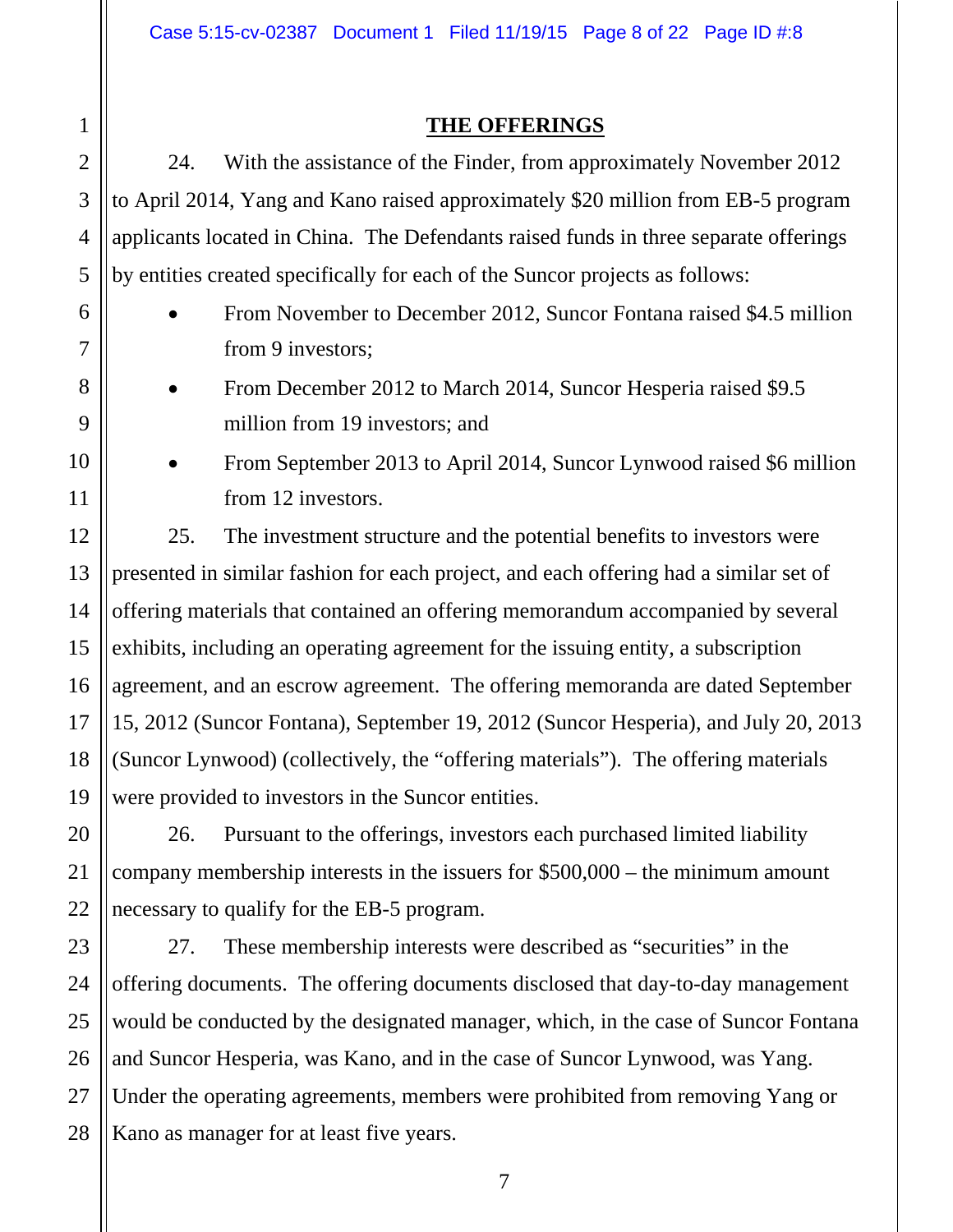28. After executing a subscription agreement and an escrow agreement, which were counter-signed by Yang or Kano in the U.S. on behalf of the issuer, each investor wired his or her \$500,000 investment to an escrow account located in the United States. After an investor filed his or her initial application with USCIS, investor funds were wired from the escrow account into three separate operating accounts in the names of Suncor Fontana, Suncor Hesperia, and Suncor Lynwood. Investor funds were pooled in the escrow account and in the operating accounts.

29. In addition to their \$500,000 investments with the Suncor entities, investors separately paid a fee of \$45,000 to the Finder, bringing the total cost of each investment to \$545,000.

30. All three operating accounts and the escrow accounts were and are under the control of Yang and Kano. Kano prepared and recommended transfers from the accounts and consulted with Yang regarding the transfers. Yang retained signatory authority on the accounts and signed off on all transfers.

31. The offering documents represent to investors that the offerings are "structured to maximize" the prospects that their investments will qualify for the EB-5 program and generate, as required under that program, full-time employment for at least ten U.S. workers. One of the requirements of the EB-5 program is that the full amount of the investor money be made available to the business most closely responsible for creating the employment upon which the petition is based.

32. According to the offering materials for each Suncor entity, once the facility is operational, investors are owed a 1% or 2% annual return to be paid out of the cash generated by the facility.

33. Yang and Kano had ultimate authority over statements in the offering materials issued by the Suncor entities to investors. Yang and Kano were the only officers of the Suncor entities, holding the positions President and Senior Vice President, respectively. Yang and Kano controlled the entities, and were responsible for reviewing, approving and issuing the statements in the offering materials provided

1

2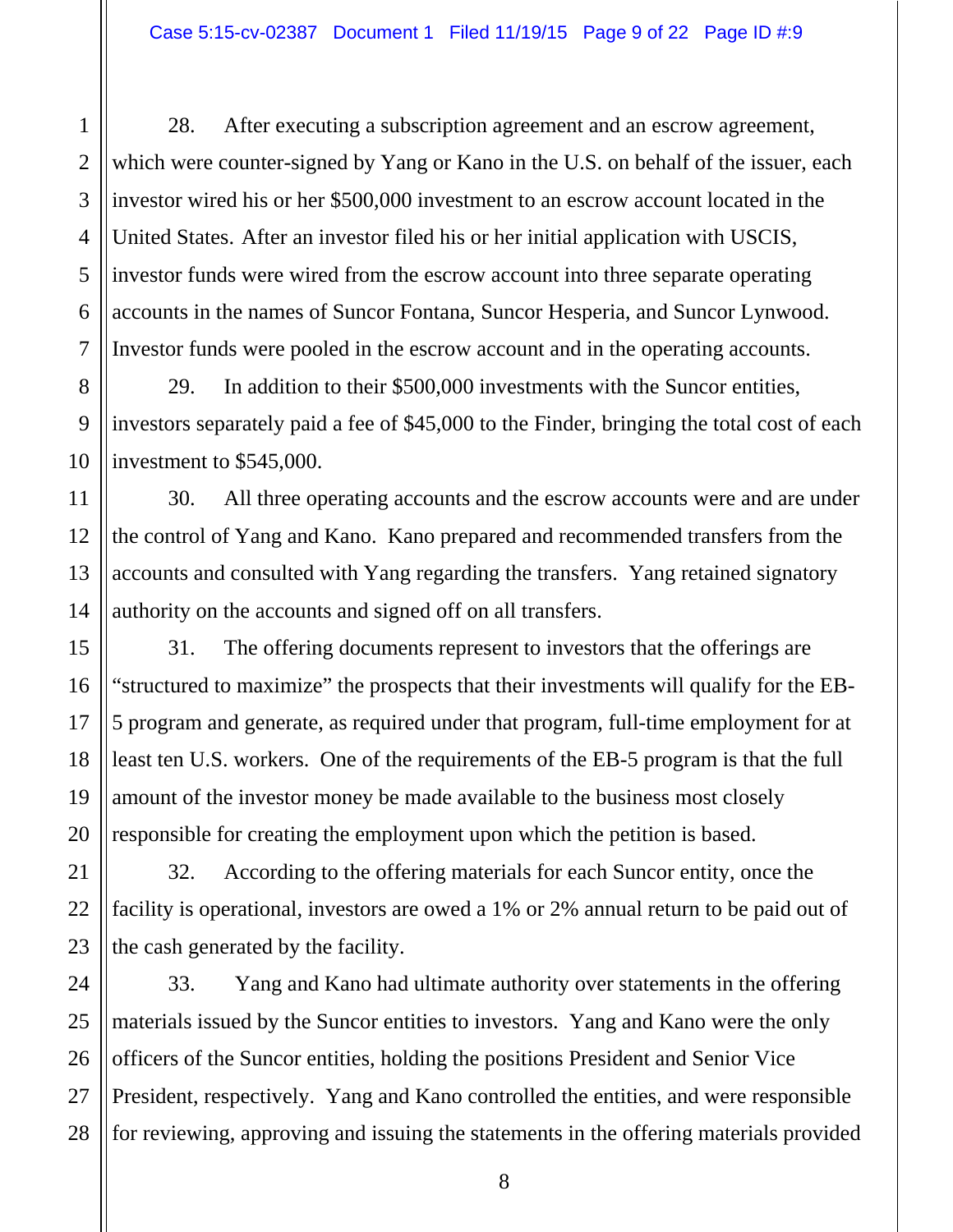1 2 3 4 to investors. Yang and Kano also executed the operating agreements, subscription agreements, and escrow agreements on behalf of the issuing entities. The following chart shows which offering documents were signed by Yang and Kano and in what capacity:

| 5              |                | <b>Operating</b>      | Subscription     | <b>Escrow Agreement</b> |
|----------------|----------------|-----------------------|------------------|-------------------------|
| 6              |                | <b>Agreement</b>      | <b>Agreement</b> |                         |
| $\overline{7}$ | <b>Suncor</b>  | Kano, Initial Manager | Kano, Manager    | Kano, Managing          |
| 8              | <b>Fontana</b> | Yang, Initial         |                  | Member                  |
| 9<br>10        |                | Member/Owner          |                  | Yang, President         |
|                | <b>Suncor</b>  | Kano, Initial Manager | Kano, Manager    | Kano, Managing          |
|                | Hesperia       | Yang, Initial         |                  | Member                  |
|                |                | Member/Owner          |                  | Yang, President         |
|                | <b>Suncor</b>  | Yang, Initial Manger  | Yang, Managing   | Yang, Managing          |
|                | Lynwood        |                       | Member           | Member                  |

## 16

17

## **THE DEFENDANTS MADE MATERIAL MISSTATEMENTS AND OMISSIONS REGARDING THE USE OF INVESTOR FUNDS**

# **The Defendants Represented That Investor Funds Would Only Be Used for a Specific Suncor Project**

34. The **Suncor Fontana** offering memorandum states that Suncor Fontana is "only involved in the operation of a 72 bed sub-acute nursing facility … located in Fontana, California" and that investor funds will be used "solely for operating capital for the Company." The subscription agreements, signed by both the investors and Kano, state that Suncor Fontana is "limited to only investing" in the facility being developed in Fontana, California.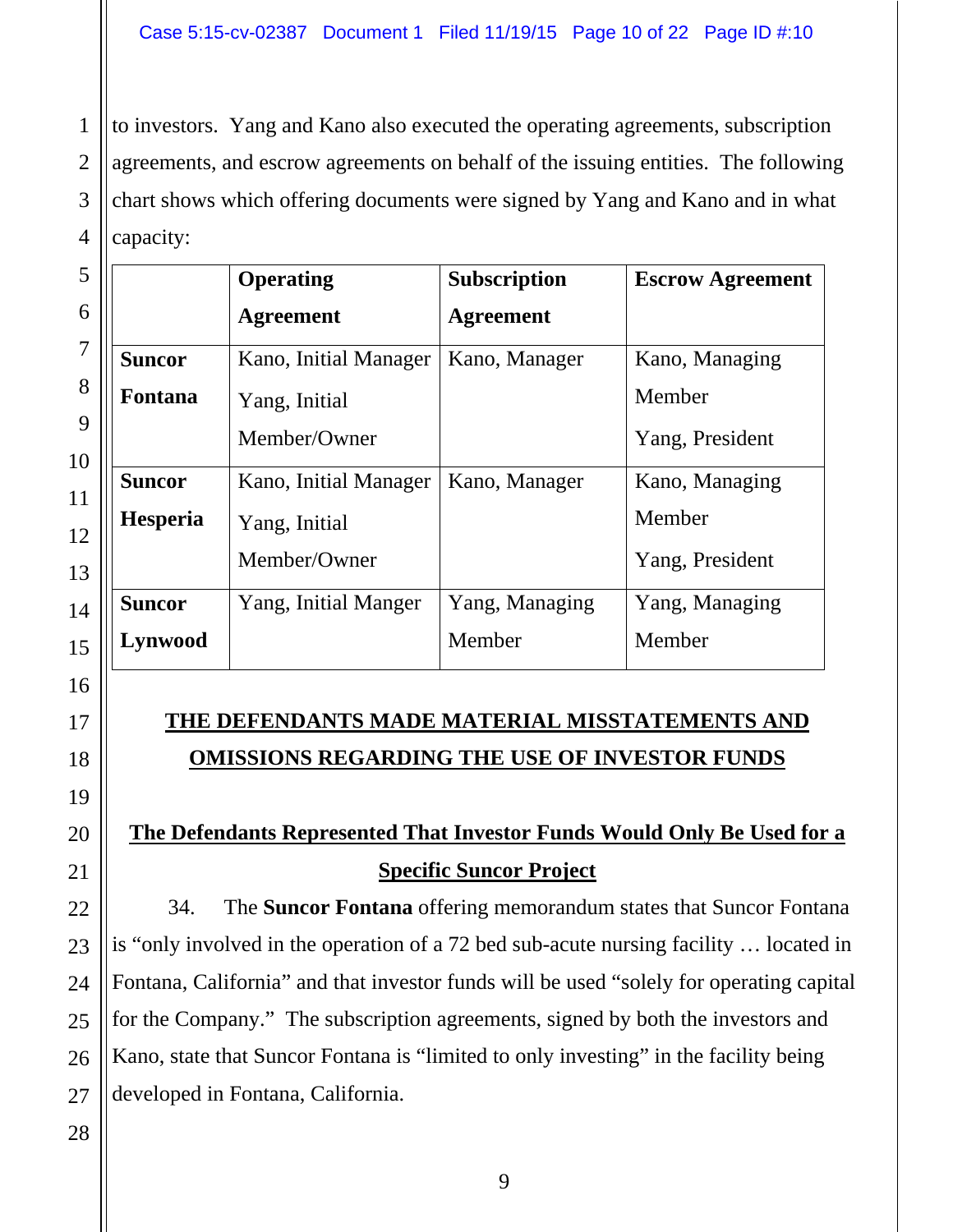35. The **Suncor Hesperia** offering memorandum states that "the capital raised will further the development, construction and operation of a 99 bed sub-acute nursing facility … located in Hesperia, California" and that "[t]he use of these funds will be for the construction and operations of the Facility." The subscription agreements, signed by both the investors and Kano, state that Suncor Hesperia is "limited to only investing" in the Suncor Hesperia facility project.

36. The **Suncor Lynwood** offering memorandum states that "the capital raised will further the development … of a 120 bed sub-acute nursing facility … located in Lynwood, California" and "[t]he use of these funds will be for the renovation and operations of the Facility." The subscription agreements, signed by both the investors and Yang, state that Suncor Lynwood is "limited to only investing" in the Suncor Lynwood facility project.

13

1

2

3

4

5

6

7

8

9

10

11

12

14

15

16

17

18

19

20

#### **The Defendants Misappropriated and Misused Investor Funds**

37. Defendants' statements that investor funds would "only" be used for specific Suncor projects were false. Rather than use the funds exclusively for the projects, they diverted the investor money to a variety of other purposes that were undisclosed and contrary to their representations. Kano typically arranged the transfers, presented them to Yang for approval, and executed the transfers. As a result of their conduct, a significant amount of the investor funds were never used for the operations or development of the specified projects.

*Use of Investor Funds to Pay Substantial Undisclosed Sales Commissions* 

38. Yang and Kano agreed to pay an 18% commission to the Finder for all investor funds raised for the Suncor projects. Yang and Kano entered into agreements to pay these commissions before approving the offering documents for each offering. There is no disclosure in the Suncor Fontana, Suncor Hesperia, or Suncor Lynwood offering documents regarding using investor funds to pay any fees or commissions to any third party for acting as a broker or finder. Yang and Kano

28

26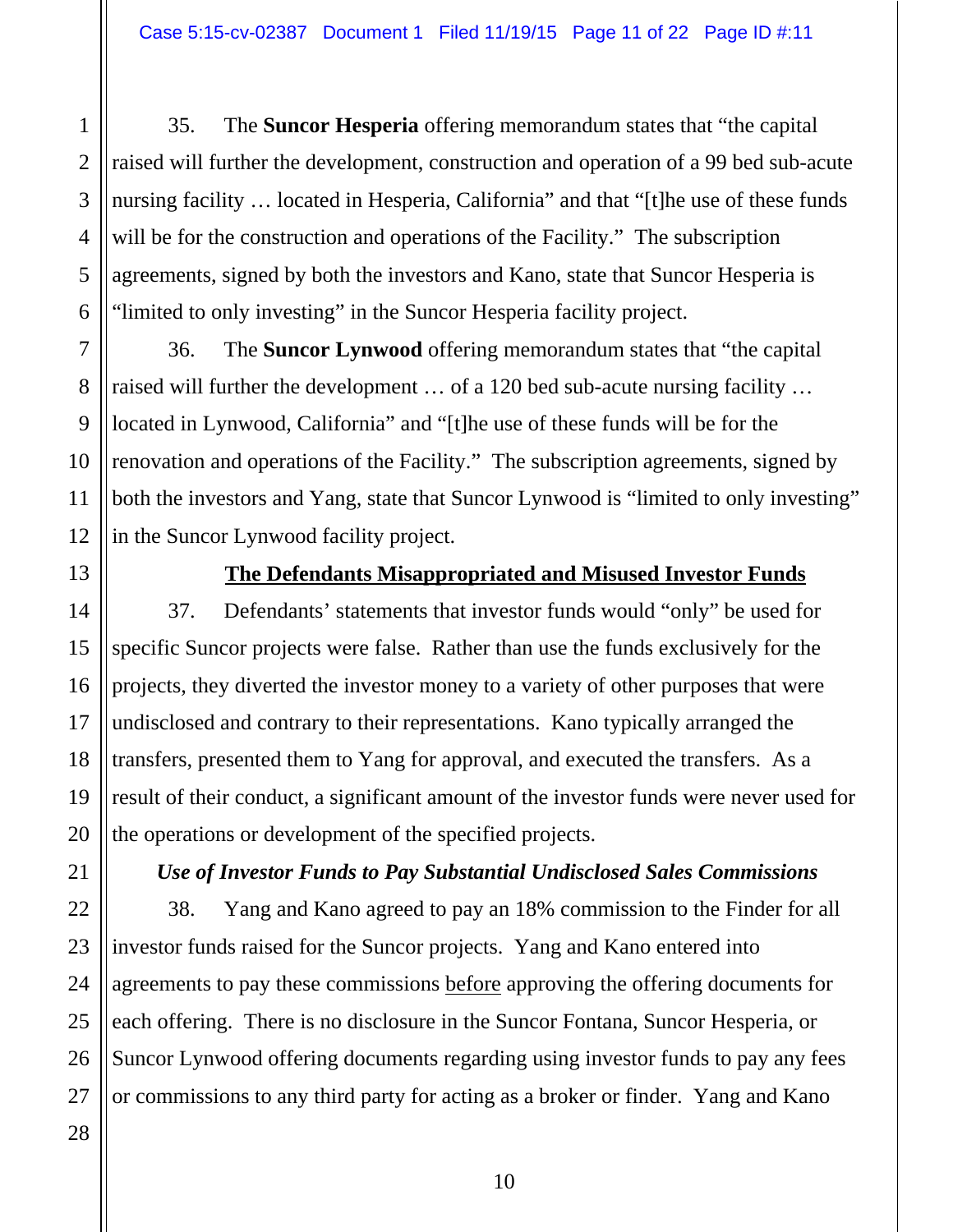fraudulently paid these commissions from investor proceeds as the money was being raised and while the solicitations were ongoing.

39. These undisclosed commissions were in addition to \$45,000 fees that each Suncor investor knowingly and separately paid to the Finder on top of each \$500,000 investment.

40. Yang and Kano have transferred an estimated \$3.5 million to the Finder, all from investor proceeds. As a result, and contrary to the representations in the offering materials, these funds were never used for the operation and/or development of the Suncor projects. Yang and Kano have never disclosed the commissions to the Suncor investors and did not instruct the Finder to disclose the commissions.

## *Misappropriation of Suncor Fontana Funds to Pay Off Yang's Personal Loans*

41. Shortly after Suncor Fontana received investor funds, Yang wrote a series of checks out of the Suncor Fontana account to various individuals totaling approximately \$1.14 million to pay off purported loans from friends and family. This use of funds is contrary to the representation in the Fontana offering materials that the funds would be "used solely for operating capital" for the Fontana facility.

## *Misappropriation of Suncor Lynwood Funds to Purchase Property for Yang*

42. Yang and Kano diverted \$500,000 of Suncor Lynwood investor funds to purchase real property near Redlands, California. The property was purchased for, and is held in the name of, Relief Defendant Suncor Care, Inc., an entity under the control of Yang. Again, the Defendants' use of investor funds to purchase property for Yang's benefit was directly contrary to the Defendants' representations to investors.

# *Misappropriation of Suncor Hesperia and Lynwood Funds for Yang's Medical Practice*

43. Yang and Kano transferred approximately \$960,000 of investor funds to Yang's medical practice. Between June 2013 and May 2014, Yang made transfers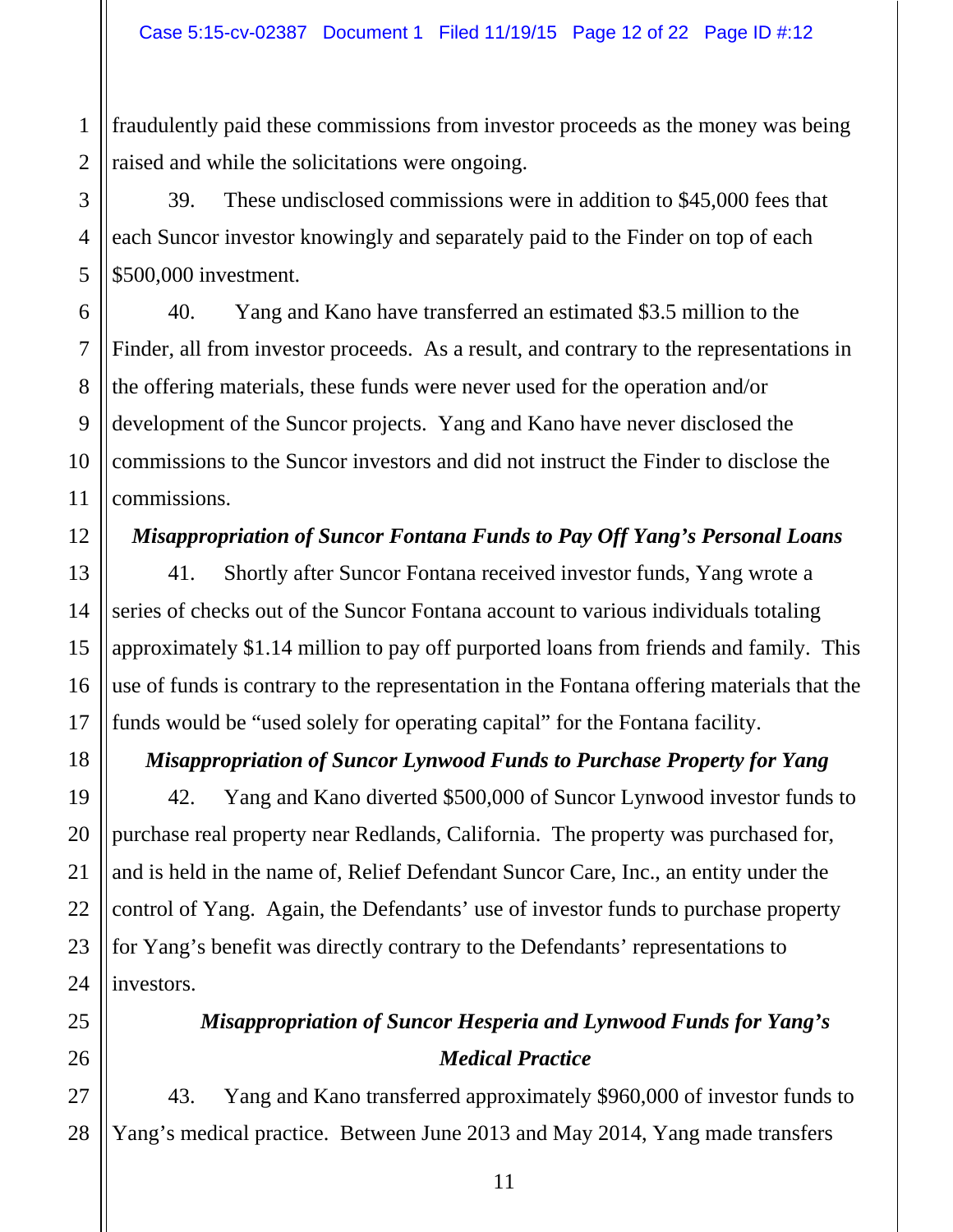2 3 4 5 6 7 8 9 totaling \$710,000 from Suncor Hesperia to his company, Relief Defendant Yanrob's Medical, Inc. The transferred money was used to pay Yang's personal and medical practice expenses. For example, a \$500,000 transfer from Suncor Hesperia investor funds in August 2013 was used to secure a loan to purchase a building that Yang uses for his medical practice. And, in another instance, a \$100,000 transfer from Suncor Hesperia to Yanrob in February 2014 was used to pay Yang's personal taxes and other expenses. Further, in October 2014, another \$250,000 was transferred from Suncor Lynwood investor funds for the benefit of Yanrob. These transfers, again, directly contravened the Defendants' representations in the offering documents.

## *Misappropriation of Suncor Hesperia Funds to Purchase Land for Suncor Lynwood*

44. Yang and Kano diverted Suncor Hesperia investor funds to purchase land in Lynwood, California for the Suncor Lynwood facility. Between February and June 2013, approximately \$3.485 million of Hesperia investor funds were used for this purpose. This use of funds is contrary to representations in the Suncor Hesperia offering documents.

1

10

11

12

13

14

15

16

17

18

19

20

21

22

23

24

25

26

27

28

## *Misappropriation of Suncor Lynwood Funds for Suncor Fontana*

45. The Suncor Fontana project is substantially behind schedule and overbudget. There are no remaining investor funds in the Suncor Fontana escrow. In clear contravention to representations made to Suncor Lynwood investors, Yang and Kano misappropriated at least \$478,000 of Suncor Lynwood investor funds for the Suncor Fontana project.

## **The Defendants Made Misrepresentations and Omissions Regarding the Use of Investor Funds with Scienter**

46. In light of Yang's control over and management of the Defendant Suncor entities, responsibility for the Defendant Suncor entities' offering documents, knowledge of the Finder's commissions, and involvement in transfers contrary to representations in the offering documents, Yang knew, was reckless in not knowing,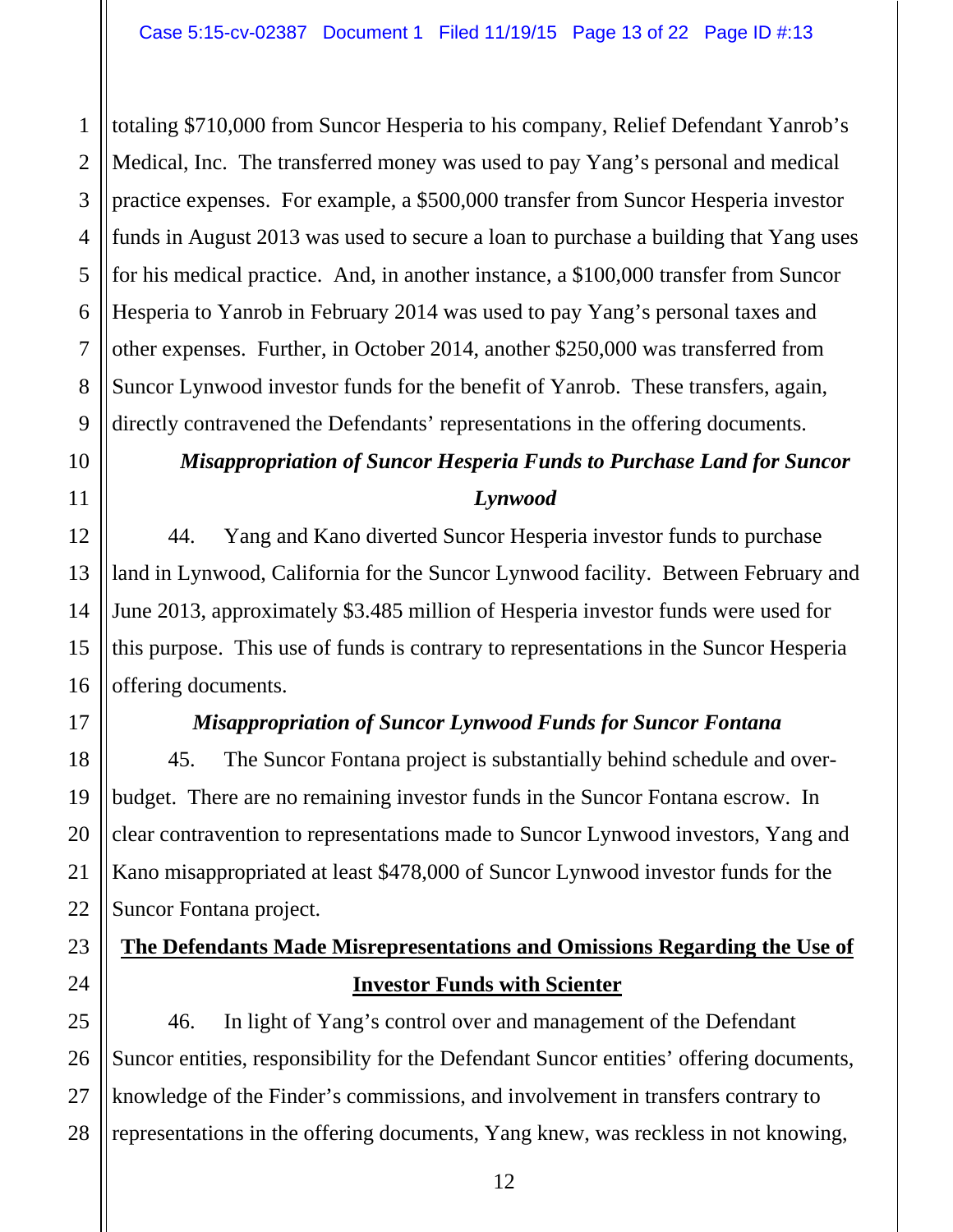and/or was negligent in not knowing that statements and omissions he made in the Suncor Fontana, Suncor Hesperia, and Suncor Lynwood offering materials regarding the use of investor funds were false and misleading.

47. In light of Kano's control over and management of the Defendant Suncor entities, responsibility for the Defendant Suncor entities' offering documents, knowledge of the Finder's commissions, and involvement in transfers contrary to representations in the offering documents, Kano knew, was reckless in not knowing, and/or was negligent in not knowing that statements and omissions she made in the Suncor Fontana, Suncor Hesperia, and Suncor Lynwood offering materials regarding the use of investor funds were false and misleading.

# **The Misrepresentations and Omissions Regarding the Use of Investor Funds Were Material**

48. The fact that Suncor investor funds were diverted from the operation and/or development of the projects they invested in to Yang, the Finder, and other projects would be significant to the investment decision of a reasonable investor because the funds were not available to enable the project to succeed and provide returns to investors.

49. Additionally, the misappropriation of investor funds for uses other than the operation and/or development of the projects they were invested in would be material to the Suncor investors because this would disqualify their investments for the purposes of the EB-5 program. That program requires that the full amount of the investment be made available to the business most closely responsible for creating the employment upon which the EB-5 petition is based.

# **THE DEFENDANTS MADE MATERIAL MISSTATEMENTS AND OMISSIONS REGARDING ELIGIBILITY FOR THE EB-5 PROGRAM**

50. The Defendants touted EB-5 eligibility as a key attribute of the Suncor offerings and claimed as much in the offering documents. Specifically, the offering memoranda for the Suncor Fontana, Suncor Hesperia and Suncor Lynwood offerings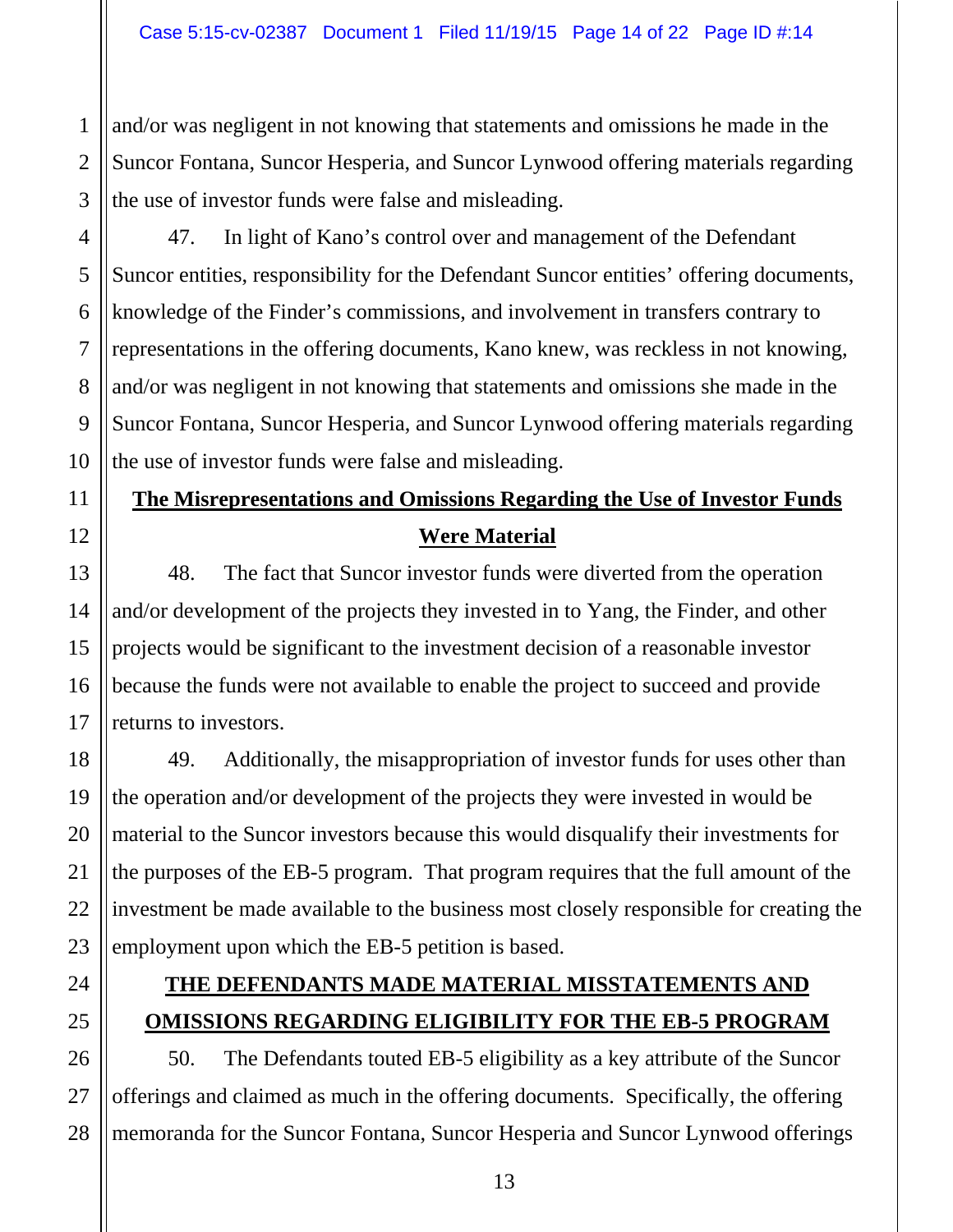each state: "This Offering has been structured to maximize the eligibility of Investors in the Company seeking to qualify their investment under the EB-5 Program."

51. EB-5 eligibility criteria require each investor to demonstrate that he or she made a qualified investment of at least \$500,000 in a specified project and that the full amount of the investment has been made available to the business most closely responsible for creating the employment upon which the petition is based.

52. Even after the Defendants began secretly diverting the EB-5 investor funds for commissions paid to the Finder, unrelated projects, and Yang's benefit, they continued to solicit investments based on promises that the Suncor offerings are "structured to maximize" the prospects that investors would qualify for the EB-5 program.

53. In light of Yang's control over and management of the Defendant Suncor entities, responsibility for the Defendant Suncor entities' offering documents, knowledge of the Finder's commissions, and involvement in transfers contrary to representations in the offering documents, Yang knew, was reckless in not knowing, and/or was negligent in not knowing that statements and omissions he made in the Suncor Fontana, Suncor Hesperia, and Suncor Lynwood offering materials regarding the EB-5 eligibility of the investments were false and misleading.

54. Based on Kano's control over and management of the Defendant Suncor entities, responsibility for the Defendant Suncor entities offering documents, knowledge of the Finder's commissions, and involvement in transfers contrary to representations in the offering documents, Kano knew, was reckless in not knowing, and/or was negligent in not knowing that statements and omissions she made in the Suncor Fontana, Suncor Hesperia, and Suncor Lynwood offering materials regarding the EB-5 eligibility of the investments were false and misleading.

55. These misstatements and omissions were material to Suncor investors who invested in the Suncor offerings based on the belief that they were designed to qualify the investors for the EB-5 program.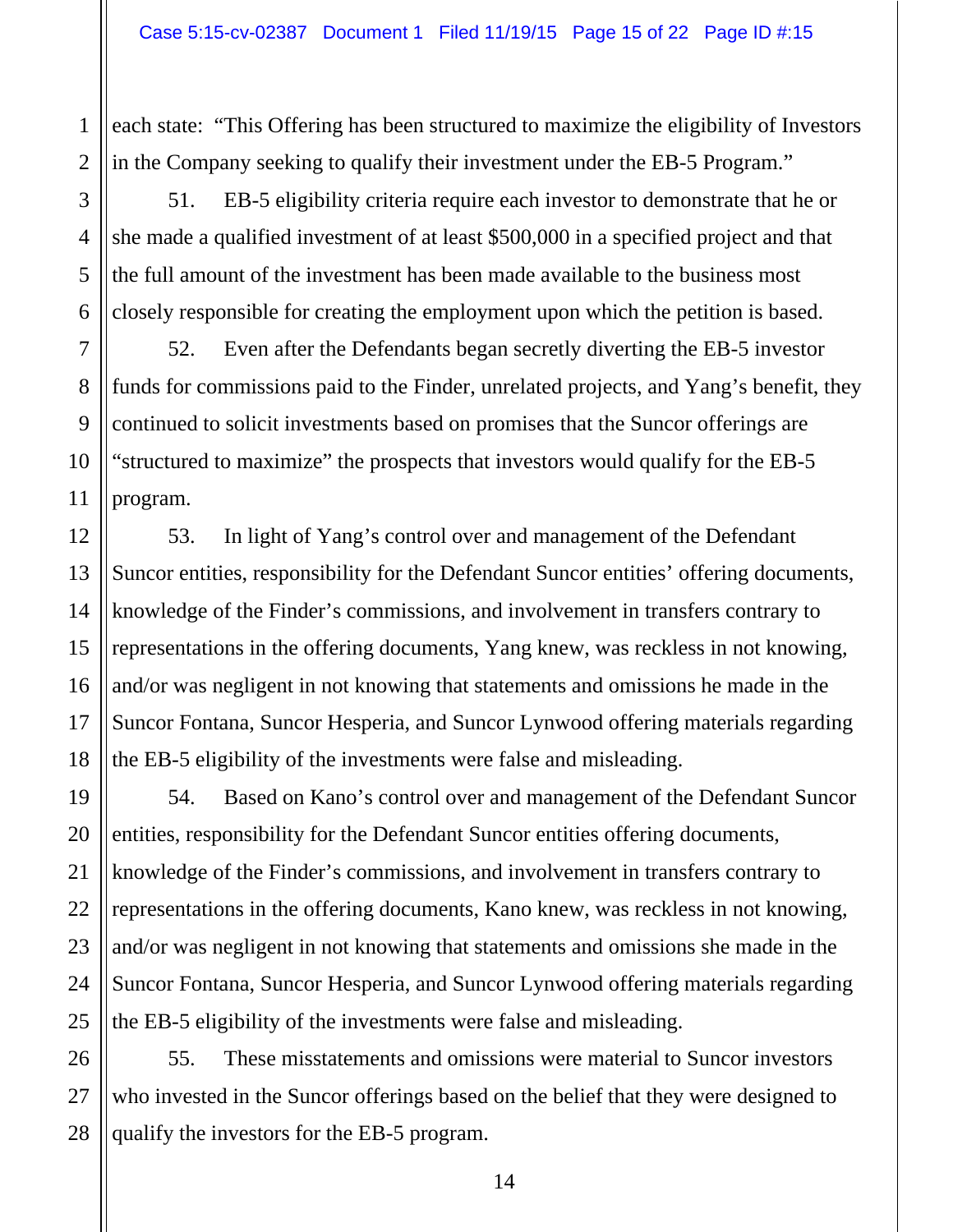## **THE DEFENDANTS ENGAGED IN A SCHEME TO DEFRAUD SUNCOR INVESTORS**

56. Yang and Kano operated the Suncor entities as a scheme to defraud investors and as a fraudulent enterprise in connection with the sale of securities. As detailed above, Yang and Kano made material misrepresentations and omissions in the offering materials. In addition, each committed numerous acts in furtherance of this fraudulent scheme, including using their control over the Suncor entities to direct payments to themselves or entities under their control.

57. Additionally, Yang and Kano lulled investors by providing incomplete and misleading information. Yang and Kano are in regular communication with concerned investors who are inquiring about the status of their investments, the status of the specific project he or she invested in, and their EB-5 applications. At various times, Yang and Kano have provided false and misleading updates regarding the status of the projects, assured investors that the projects are progressing smoothly, and claimed that they are in a position to provide refunds to investors. Yang and Kano have not informed any investors about the undisclosed commission payments or other misuses of investor funds.

58. The Defendants' scheme also involves providing false and misleading documents to USCIS. The offering documents for the Suncor offerings were not only provided to investors, but were provided to USCIS to enable it to assess whether the investments qualified for the EB-5 program. As noted above, the offering documents contained false statements and omissions regarding facts critical to EB-5 eligibility.

59. The Defendants were aware that these false and misleading offering documents were provided to USCIS to substantiate the amount and use of the applicants' investments as part of the EB-5 program approval process.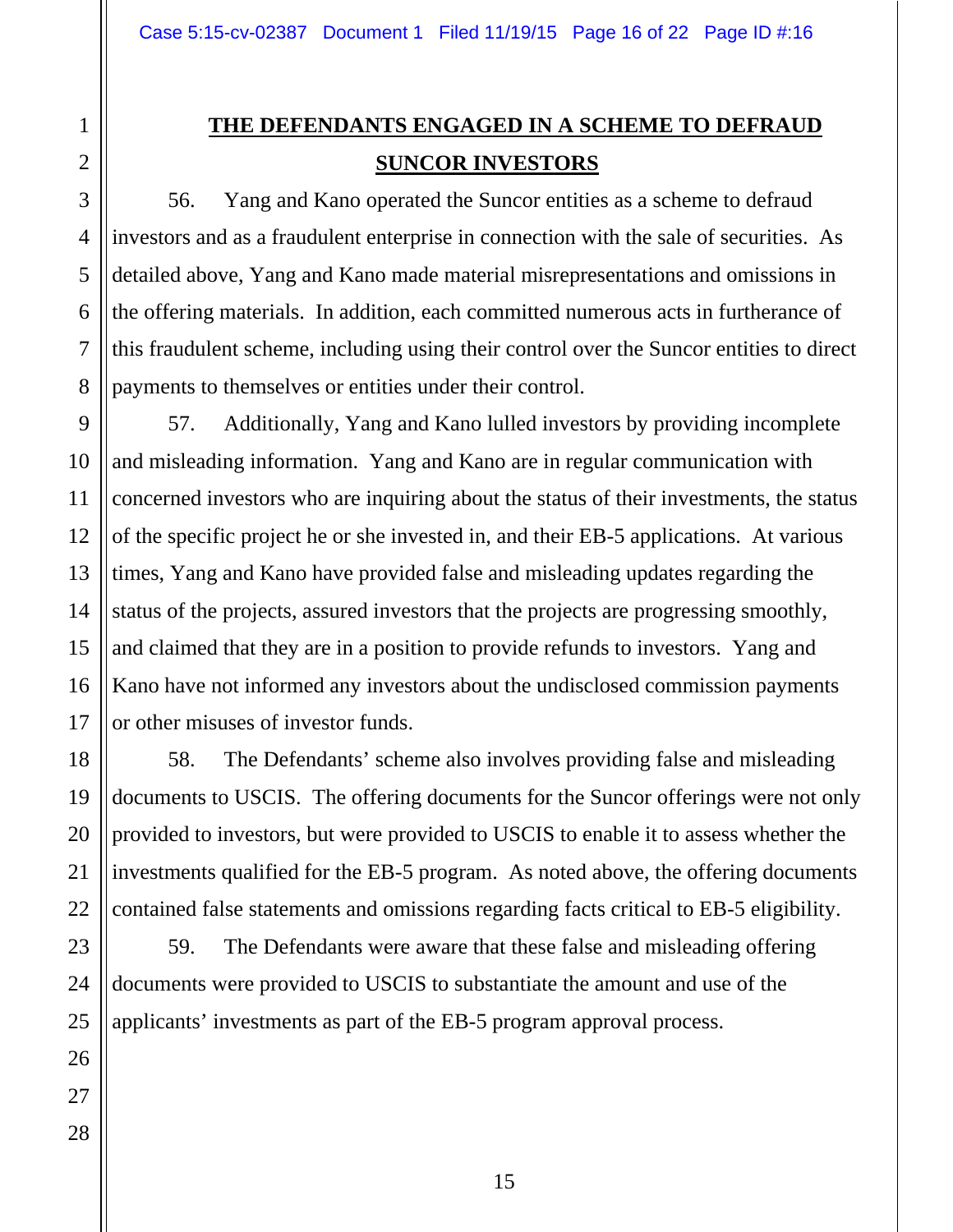## **YANG AND KANO ARE CONTROL PERSONS OF THE SUNCOR ENTITY DEFENDANTS**

60. As detailed above, Yang is the owner/president of each of the Suncor entity defendants and Kano is the manager/senior vice president. Yang and Kano are the only managers of the entities and the only people involved in their day-to-day operations.

61. Yang and Kano exercised control over the general operations of Suncor Fontana, Suncor Hesperia, and Suncor Lynwood, and the specific violative activity that is the subject of this Complaint.

## **CLAIMS FOR RELIEF**

## **FIRST CLAIM**

# **Fraud in the Offer or Sale of Securities**

## **Violations of Section 17(a) of the Securities Act [15 U.S.C. § 77q(a)]**

## **(All Defendants)**

62. The Commission realleges and incorporates by reference paragraphs 1 through 61, as though fully set forth herein.

63. Defendants have, by engaging in the conduct set forth above, directly or indirectly, in the offer or sale of securities, by use of means or instrumentalities of interstate commerce or of the mails, with the requisite state of mind: (a) employed devices, schemes or artifices to defraud; (b) obtained money or property by means of untrue statements of material fact or omissions to state material facts necessary in order to make the statements made, in light of the circumstances under which they were made, not misleading; and/or (c) engaged in transactions, practices, or courses of business which operated or would operate as a fraud or deceit upon purchasers of securities.

64. By reason of the foregoing, Defendants violated, and, unless restrained and enjoined, will continue to violate Section 17(a) of the Securities Act.

28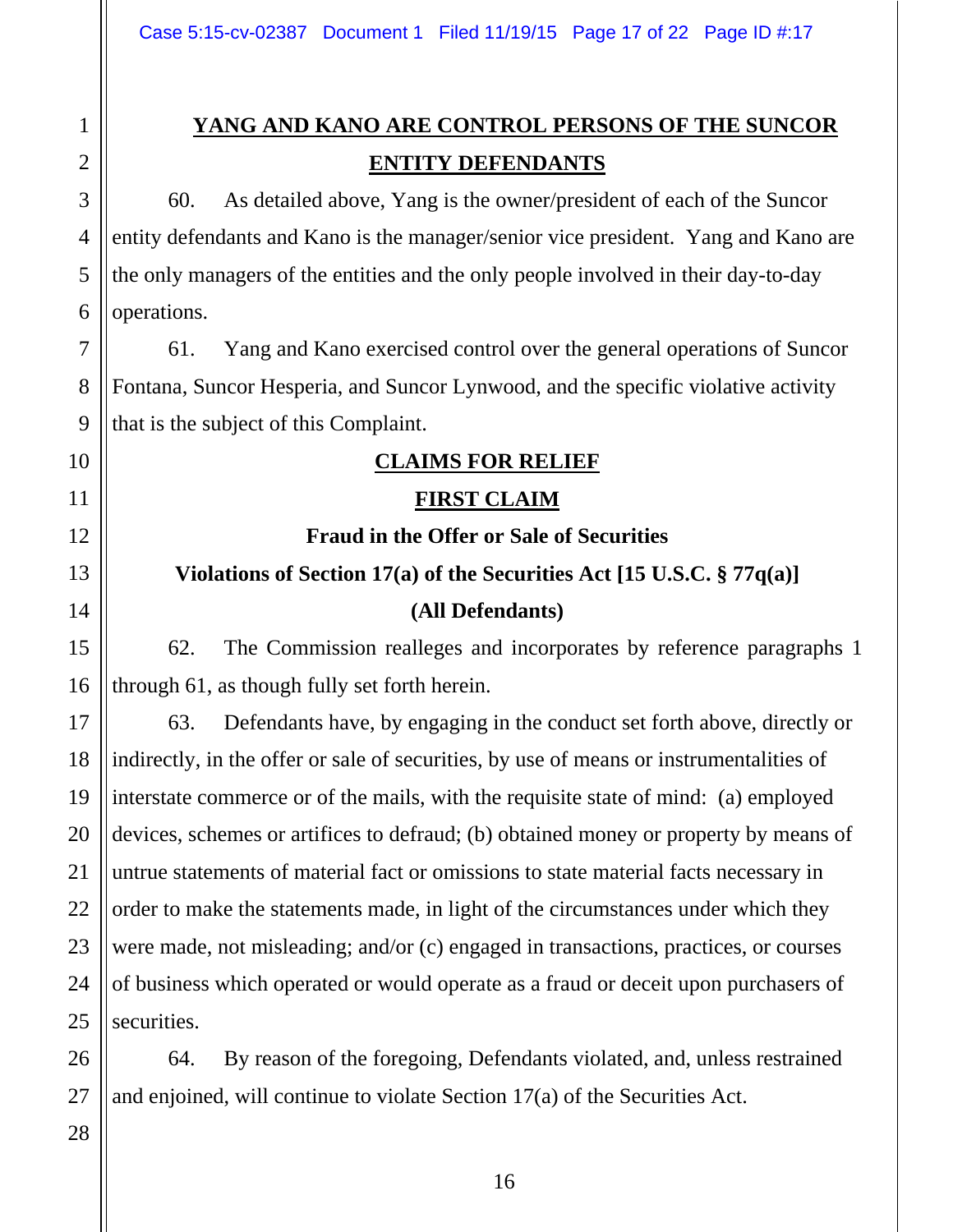## **SECOND CLAIM**

#### **Fraud in the Purchase or Sale of Securities**

# **Violations of Section 10(b) of the Exchange Act and Rule 10b-5 Thereunder [15 U.S.C. § 78j(b) and 17 C.F.R. § 240.10b-5]**

#### **(All Defendants)**

65. The Commission realleges and incorporates by reference paragraphs 1 through 61, as though fully set forth herein.

66. Defendants have, by engaging in the conduct set forth above, directly or indirectly, by use of means or instrumentalities of interstate commerce, or of the mails, or of a facility of a national security exchange, with scienter: (a) employed devices, schemes or artifices to defraud; (b) made untrue statements of material fact or omitted to state material facts necessary in order to make the statements made, in light of the circumstances under which they were made, not misleading; and/or (c) engaged in acts, practices or courses of business which operated or would operate as a fraud or deceit upon other persons, in connection with the purchase or sale of securities.

67. By reason of the foregoing, Defendants violated, and, unless restrained and enjoined, will continue to violate Section 10(b) of the Exchange Act and Rule 10b-5(b) thereunder.

#### **THIRD CLAIM**

**Control Person Liability Under Section 20(a) of the Exchange Act [15 U.S.C. § 78t(a)] for Suncor Fontana, Suncor Hesperia, and Suncor Lynwood's Violations of Section 10(b) of the Exchange Act and Rule 10b-5 Thereunder [15 U.S.C. § 78j(b) and 17 C.F.R. § 240.10b-5] (Against Yang and Kano, Alternatively)** 

68. The Commission realleges and incorporates by reference paragraphs 1 through 61, as though fully set forth herein.

27 28

1

2

3

4

5

6

7

8

9

10

11

12

13

14

15

16

17

18

19

20

21

22

23

24

25

26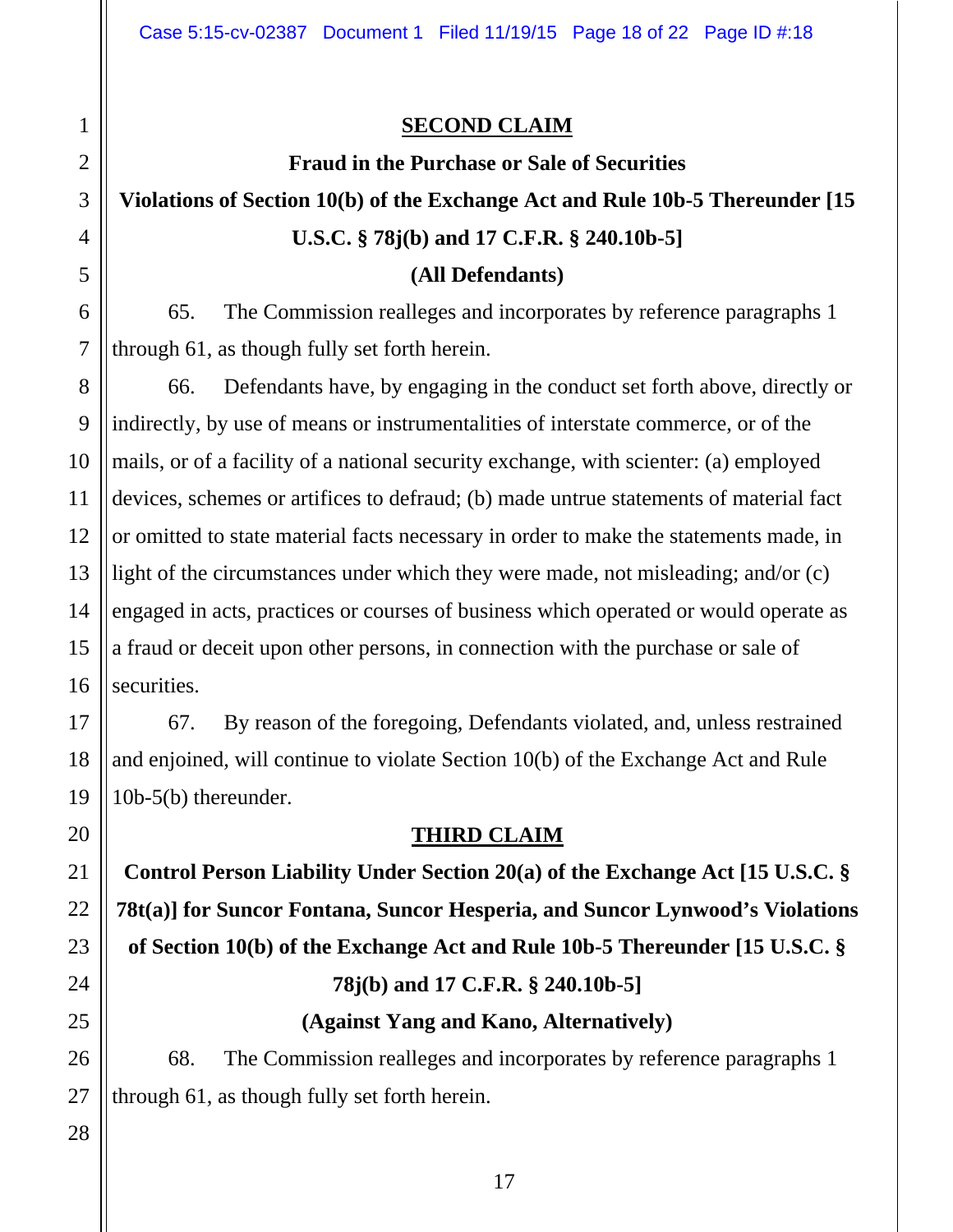69. Suncor Fontana, Suncor Hesperia, and Suncor Lynwood have, by engaging in the conduct set forth above, directly or indirectly, by use of means or instrumentalities of interstate commerce, or of the mails, or of a facility of a national security exchange, with scienter: (a) employed devices, schemes or artifices to defraud; (b) made untrue statements of material fact or omitted to state material facts necessary in order to make the statements made, in light of the circumstances under which they were made, not misleading; and/or (c) engaged in acts, practices or courses of business which operated or would operate as a fraud or deceit upon other persons, in connection with the purchase or sale of securities.

70. Yang and Kano exercised control over the general operations of Suncor Fontana, Suncor Hesperia, and Suncor Lynwood and the specific activity upon which Suncor Fontana, Suncor Hesperia, and Suncor Lynwood's violations are based.

71. By reason of the foregoing, Yang and Kano are each liable as control persons under Section 20(a) of the Exchange Act for Suncor Fontana, Suncor Hesperia, and Suncor Lynwood's violations of Section 10(b) of the Exchange Act and Rule 10b-5(b) thereunder.

## **FOURTH CLAIM**

**Fraud: Aiding and Abetting Violations of Section 10(b) of the Exchange Act and Rule 10b-5 [15 U.S.C. § 78j(b) and 17 C.F.R. § 240.10b-5(b)] (Yang and Kano, Alternatively)** 

72. Paragraphs 1 through 61 are hereby realleged and incorporated by reference.

73. Suncor Fontana, Suncor Hesperia, and Suncor Lynwood have, by engaging in the conduct set forth above, directly or indirectly, by use of means or instrumentalities of interstate commerce, or of the mails, or of a facility of a national security exchange, with scienter: (a) employed devices, schemes or artifices to defraud; (b) made untrue statements of material fact or omitted to state material facts necessary in order to make the statements made, in light of the circumstances under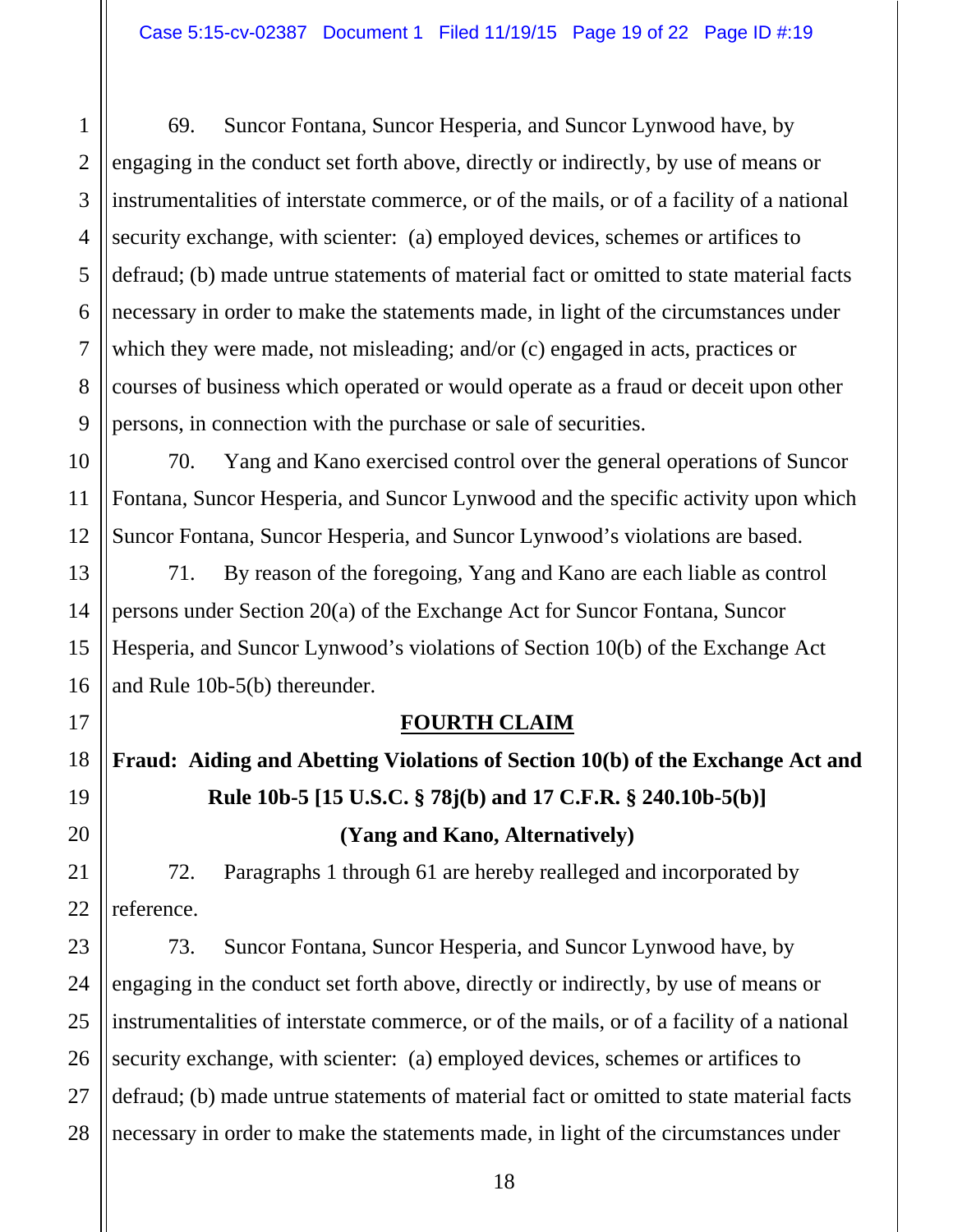which they were made, not misleading; and/or (c) engaged in acts, practices or courses of business which operated or would operate as a fraud or deceit upon other persons, in connection with the purchase or sale of securities.

74. By engaging in the conduct described above, Yang and Kano each aided and abetted the violations of Suncor Fontana, Suncor Hesperia, and Suncor Lynwood, in that they knowingly or recklessly provided substantial assistance to Suncor Fontana, Suncor Hesperia, and Suncor Lynwood in committing these violations.

75. By reason of the foregoing, Yang and Kano each aided and abetted and, unless restrained and enjoined, will continue to aid and abet, Suncor Fontana, Suncor Hesperia, and Suncor Lynwood's violations of Section 10(b) of the Exchange Act and Rule 10b-5(b) thereunder.

## **FIFTH CLAIM**

## **Fraud: Aiding and Abetting Violations of Section 17(a) of the Securities Act [15 U.S.C. § 77q(a)]**

#### **(Yang and Kano, Alternatively)**

76. Paragraphs 1 through 61 are hereby realleged and incorporated by reference.

77. Suncor Fontana, Suncor Hesperia, and Suncor Lynwood have, by engaging in the conduct set forth above, directly or indirectly, in the offer or sale of securities, by use of means or instrumentalities of interstate commerce or of the mails, with the requisite state of mind: (a) employed devices, schemes or artifices to defraud; (b) obtained money or property by means of untrue statements of material fact or omissions to state material facts necessary in order to make the statements made, in light of the circumstances under which they were made, not misleading; and/or (c) engaged in transactions, practices, or courses of business which operated or would operate as a fraud or deceit upon purchasers of securities.

28 78. By engaging in the conduct described above, Yang and Kano each aided and abetted the violations of Suncor Fontana, Suncor Hesperia, and Suncor Lynwood,

1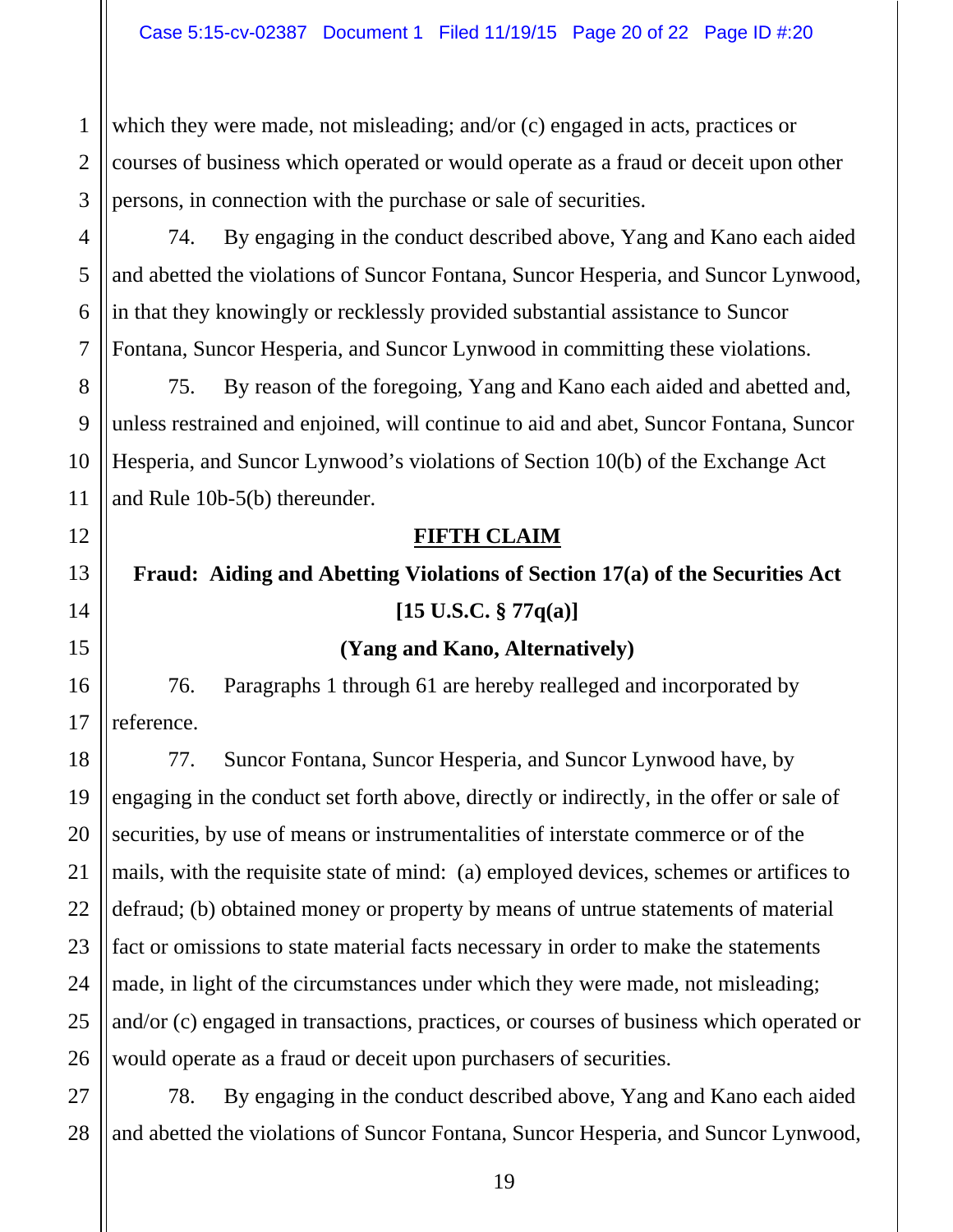2 in that they knowingly or recklessly provided substantial assistance to Suncor Fontana, Suncor Hesperia, and Suncor Lynwood in committing these violations.

79. By reason of the foregoing, Yang and Kano each aided and abetted and, unless restrained and enjoined, will continue to aid and abet, Suncor Fontana, Suncor Hesperia, and Suncor Lynwood's violations of Section 17(a) of the Securities Act.

## **SIXTH CLAIM**

#### **Equitable Disgorgement**

## **(Against Relief Defendants)**

80. Paragraphs 1 through 61 are hereby re-alleged and incorporated by reference.

81. Relief Defendants Yanrob's Medical, Inc., HealthPro Capital Partners, LLC, and Suncor Care, Inc., obtained money, property, and assets as a result of the violations of the securities laws by Defendants Robert Yang, Claudia Kano, Suncor Fontana, Suncor Hesperia, and Suncor Lynwood, to which the Relief Defendants have no legitimate claim.

82. Yanrob's Medical, Inc., HealthPro Capital Partners, LLC, and Suncor Care, Inc., should be required to disgorge all ill-gotten gains which inured to their benefit under the equitable doctrines of disgorgement, unjust enrichment and constructive trust.

## **PRAYER FOR RELIEF**

#### **I.**

Find that each of the Defendants committed the violations alleged in this Complaint;

#### **II.**

Enter preliminary and permanent injunctions, in a form consistent with Rule 65(d) of the Federal Rules of Civil Procedure, temporarily and permanently restraining and enjoining each of the Defendants from violating, directly or indirectly, the laws and rules alleged against them in this Complaint;

1

3

4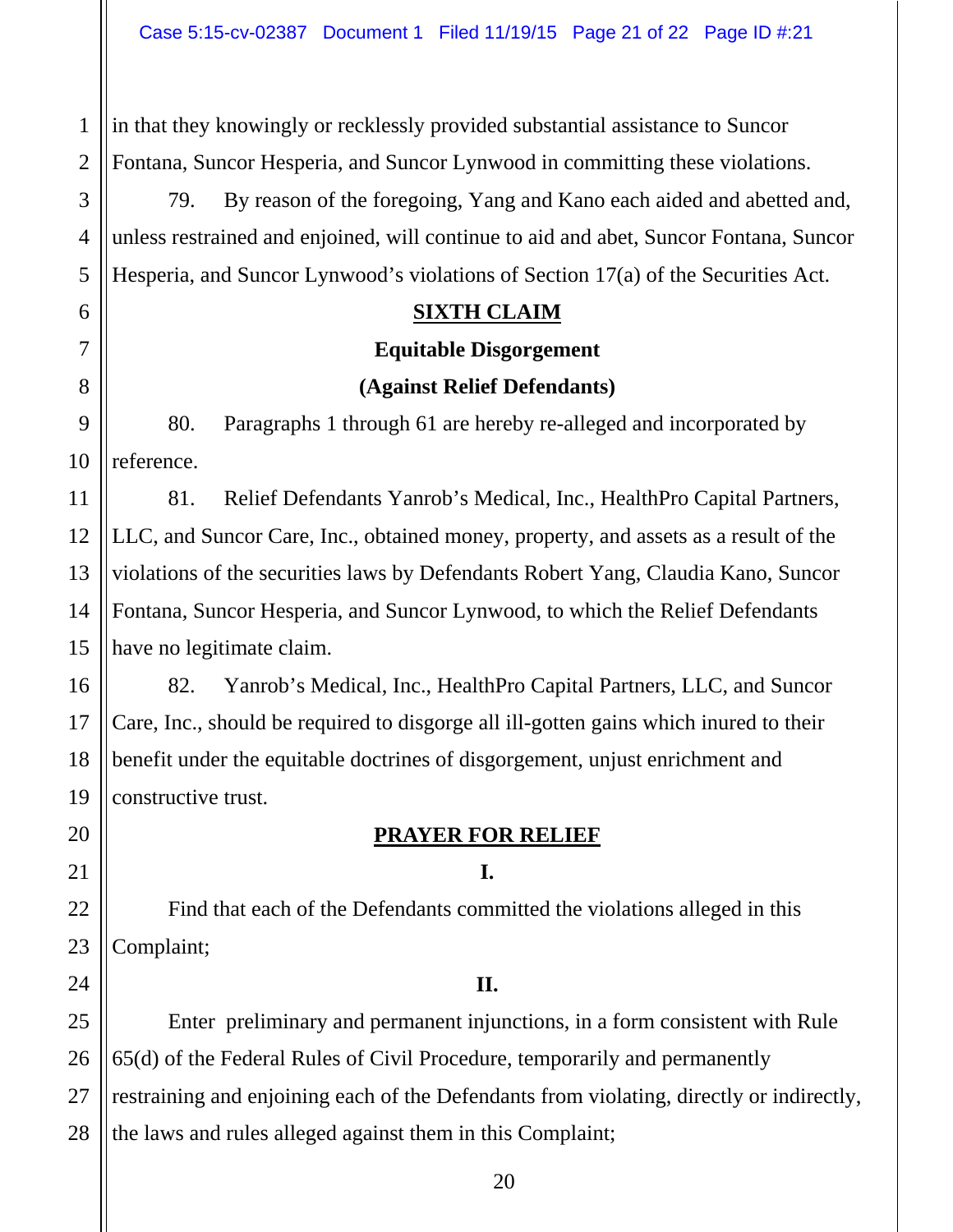1

2

3

4

5

6

7

8

9

10

11

12

13

14

15

16

17

18

19

20

21

22

23

24

25

26

27

28

**III.**  Order that each of the Defendants and Relief Defendants disgorge any and all ill-gotten gains, together with pre- and post-judgment interest, derived from the improper conduct set forth in this Complaint; **IV.**  Order that each of the Defendants pay civil money penalties pursuant to Section 20(d) of the Securities Act [15 U.S.C. § 77t(d)] and Section 21(d) of the Exchange Act [15 U.S.C. § 78u(d)] in an amount to be determined by the Court, plus post-judgment interest; and **V.**  Order such other relief as this Court may deem just or appropriate. Respectfully this  $19<sup>th</sup>$  day of November, 2015. Jury Trial Demanded Respectfully Submitted, s/ David J. VanHavermaat David J. VanHavermaat, Local Counsel Securities and Exchange Commission 444 South Flower Street, Suite 900 Los Angeles, CA 90071 Zachary T. Carlyle

(pro hac vice application to be filed)